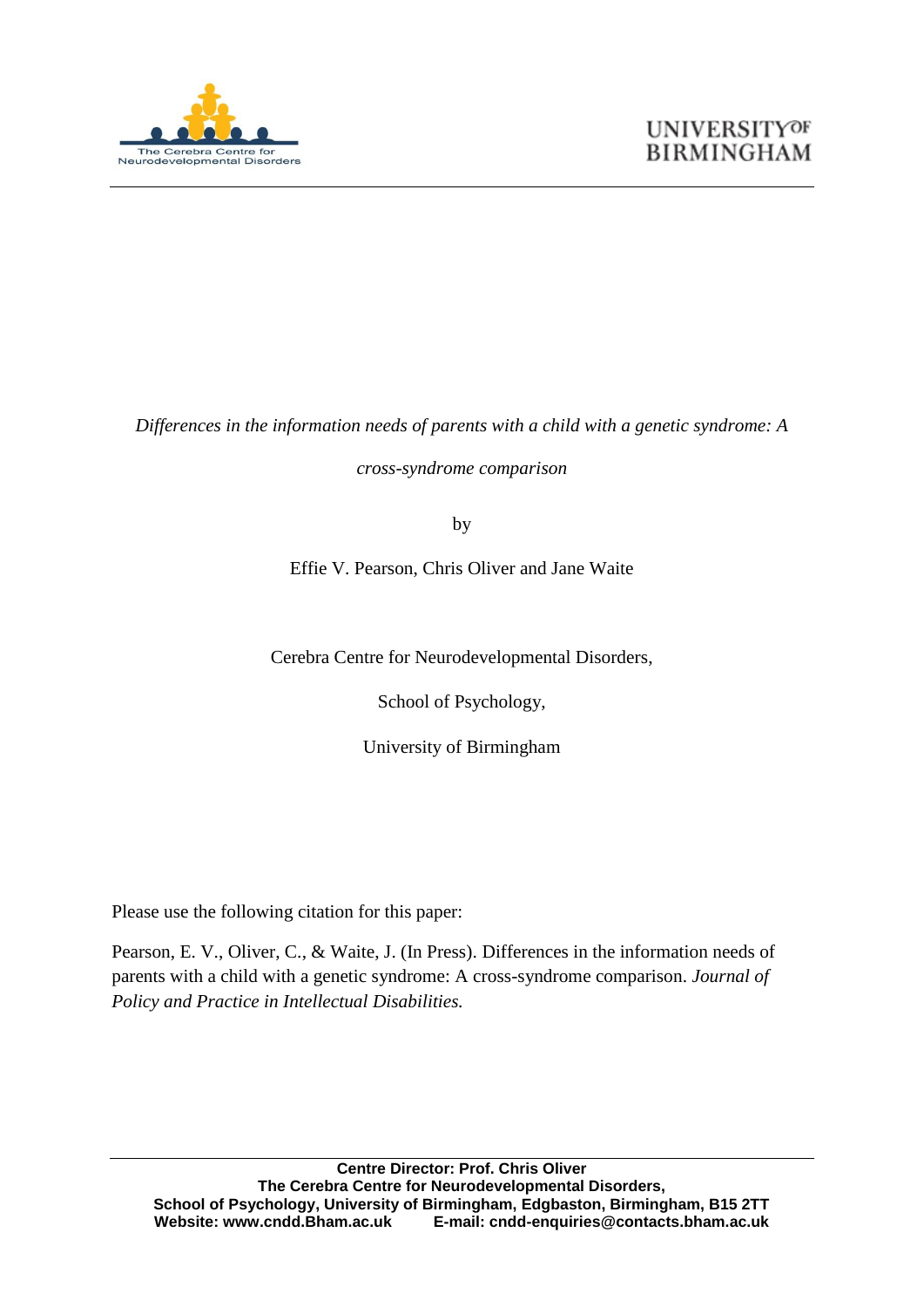#### Abstract

#### **Background:**

Due to the rarity of some genetic syndromes, information about these syndromes may be difficult for parents of children who are affected to access. Moreover, with specific behavioural phenotypes and these syndromes often being aggregated in large cohort studies, individual differences in informational needs and support across syndromes are not always reported.

#### **Specific aims:**

This study aimed to identify and contrast the most sought after information by parents on the behavioural characteristics of three genetic syndromes: Cri du Chat (CdCS), Cornelia de Lange (CdLS) and Angelman syndromes (AS).

#### **Method:**

Ninety-eight parents (51 AS, 23 CdCS, 24 CdLS) completed an online survey that explored informational needs. Parents selected their three main informational needs from the past two years from a list of 32 topics.

#### **Findings:**

*Communication, health* and *sleep* were most frequently selected by parents of children with AS. In CdLS, *behavioural changes with age, health* and *self-injury* were selected by parents, and in CdCS, *health, behavioural changes with age* and *daily living skills*. Significant differences in informational needs of parents between the syndrome groups were found on the topics of *behavioural changes with age, communication, autism spectrum disorder symptomatology, self-injury,* and *daily living skills*.

#### **Discussion:**

The findings show that parents require a wide variety of information regarding their child's genetic syndrome but importantly the most sought after topics of information differ between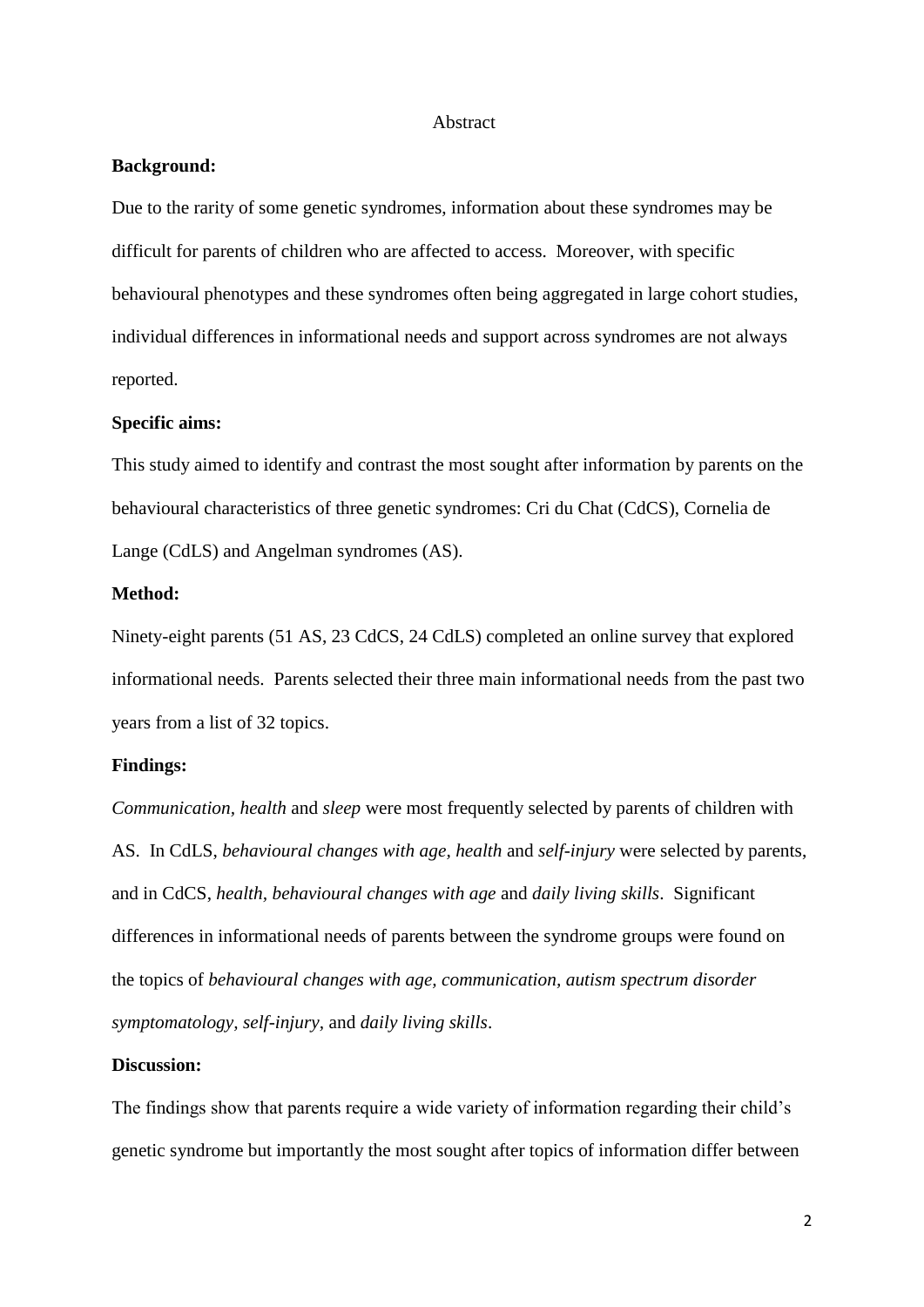syndromes. Therefore, it is important to avoid aggregating rare syndromes under broader categories, as individual needs may be missed. Additionally policy and practice should take into consideration the differences in informational needs when tailoring support for families.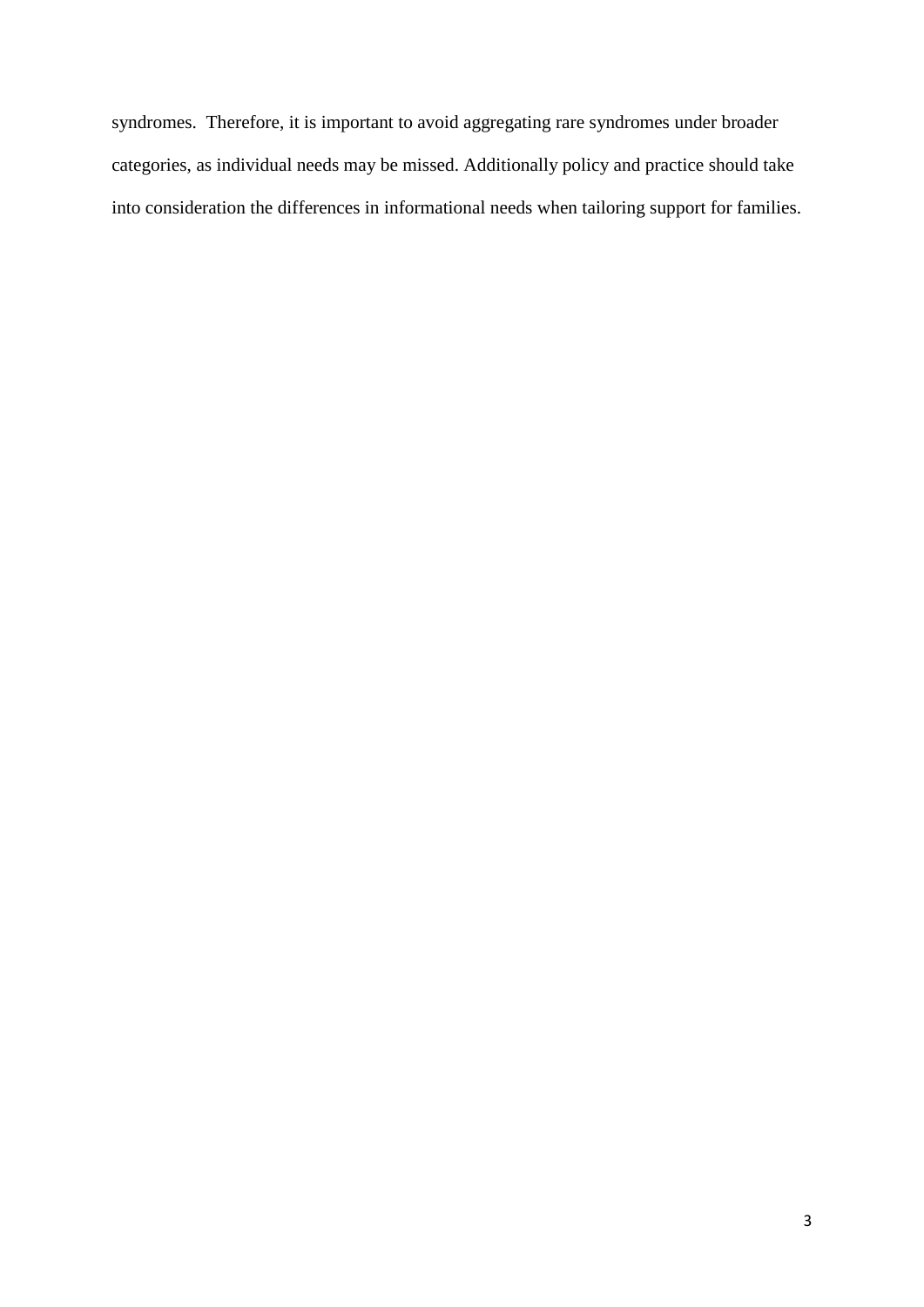## Differences in the information needs of parents with a child with a genetic syndrome: A cross-syndrome comparison

Rare genetic syndromes associated with intellectual disability (ID) are typically aggregated when examining priorities for support and research in the wider field of neurodevelopmental disorders (Allard et al., 2014; Morris et al., 2015). However, clinically significant differences in physical, cognitive, emotional and behavioural characteristics are observed in these syndromes (Arron, Oliver, Moss, Berg & Burbidge, 2011; Oliver, Berg, Moss, Arron & Burbidge, 2011). Such differences extend to parent variables, with levels of parental stress, for example, differentially elevated across groups (Hodapp, Wijma & Masino, 1997; Richman, Belmont, Kim, Slavin & Hayner, 2009; Wulffaert et al., 2009; Wulffaert, Scholte & van Berckelaer-Onnes, 2010). One aspect of parenting a child with a genetic syndrome that parents report increases stress is difficulty accessing information about their child's syndrome (Griffith et al., 2011). To date, there is limited research exploring cross syndrome differences in the information needs of parents of children with rare genetic syndromes. In this study, we explore these differences in a sample of syndromes; Cornelia de Lange (CdLS), Cri du Chat (CdCS) and Angelman syndromes (AS).

The European Commission defines a rare disease as affecting fewer than 5 in 10,000 individuals. 80% of rare diseases have a genetic origin (EURORDIS, 2007) with a significant number of genetic syndromes associated with intellectual disability (ID; Oliver, Woodcock & Adams, 2010). Three examples of rare genetic syndromes associated with ID have been used in this study; CdLS, which has a prevalence of between 1 in 40,000 to 1 in 62,000 (Barisic et al., 2008; Ireland, 1996), CdCS which occurs in around 1 in 50,000 live births (Niebuhr, 1978) and AS which has an estimated prevalence of between 1 in 10,000 and 1 in 40,000 live births (Buckle, Dinno & Weber, 1998; Clayton-Smith, 1993; Petersen, Brondum-Nielsen, Hansen & Wulff, 1995).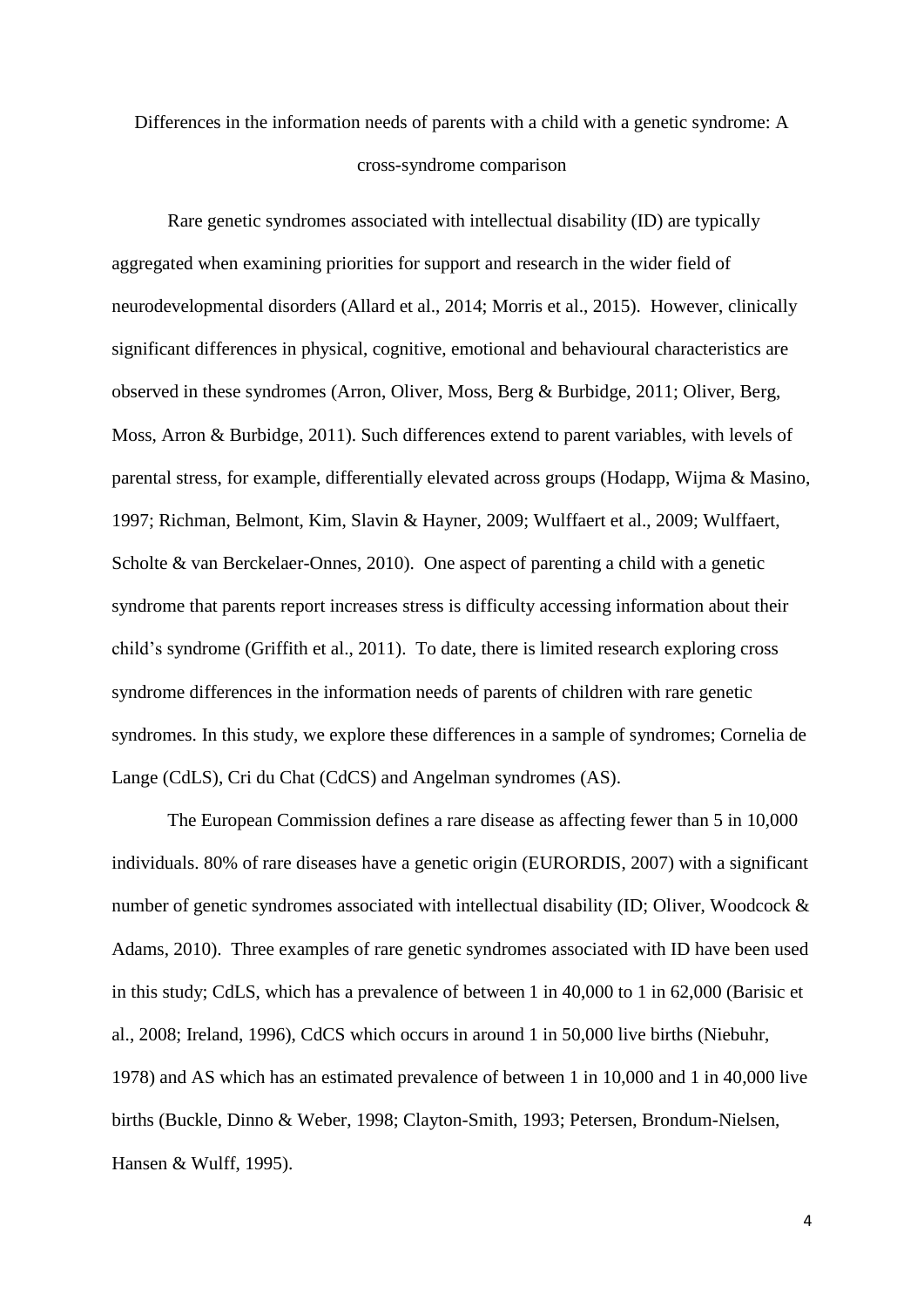Although each rare disease affects a small proportion of people, collectively between 350,000 and 750,000 individuals in the United Kingdom are estimated to have a genetic disorder associated with ID (Oliver & Woodcock, 2008). The significant number of people who have a rare disease indicates a substantial need for advice and intervention (Dodge et al., 2010). A recent study has highlighted that a key priority of patients, carers and clinicians is further research in the field of neurodisability, which includes research into optimal frequencies of mainstream therapies, the use of communication strategies and improving children's attitudes towards disabilities (Morris et al., 2015). However, this study aggregated conditions rather than focusing on individual disorders, which may mask priorities associated with rare genetic syndromes.

In the 2009 Annual Report, the Chief Medical Officer (CMO) discussed the urgent need to raise awareness and understanding of neglected rare diseases among professionals and the public. Subsequently, Rare Diseases UK (RDUK; 2011) placed a focus on the difficulties in accessing reliable, up-to-date information and the need for access to sufficient information at diagnosis and on an ongoing basis. In addition, inequalities in accessing information have been identified within the population of individuals with ID (Emerson  $\&$ Baines, 2011), thus compounding the problem for both rare diseases and ID.

This inability to access information for rare syndromes and ID has been shown to contribute to parental stress and impacts directly on parents' day-to-day lives (Griffith et al., 2011). In a qualitative study of parental experiences of support services for their child with CdCS, AS or CdLS, parents described having to 'battle' to get information and often feeling 'left in the dark' due to the rarity of their child's syndrome. They described how this situation consequently led to them feeling stressed and frustrated (Griffith et al., 2011). This lack of information was described alongside other issues including uneven medical and social care provision and the relentless need to be advocates for their child. These findings highlight that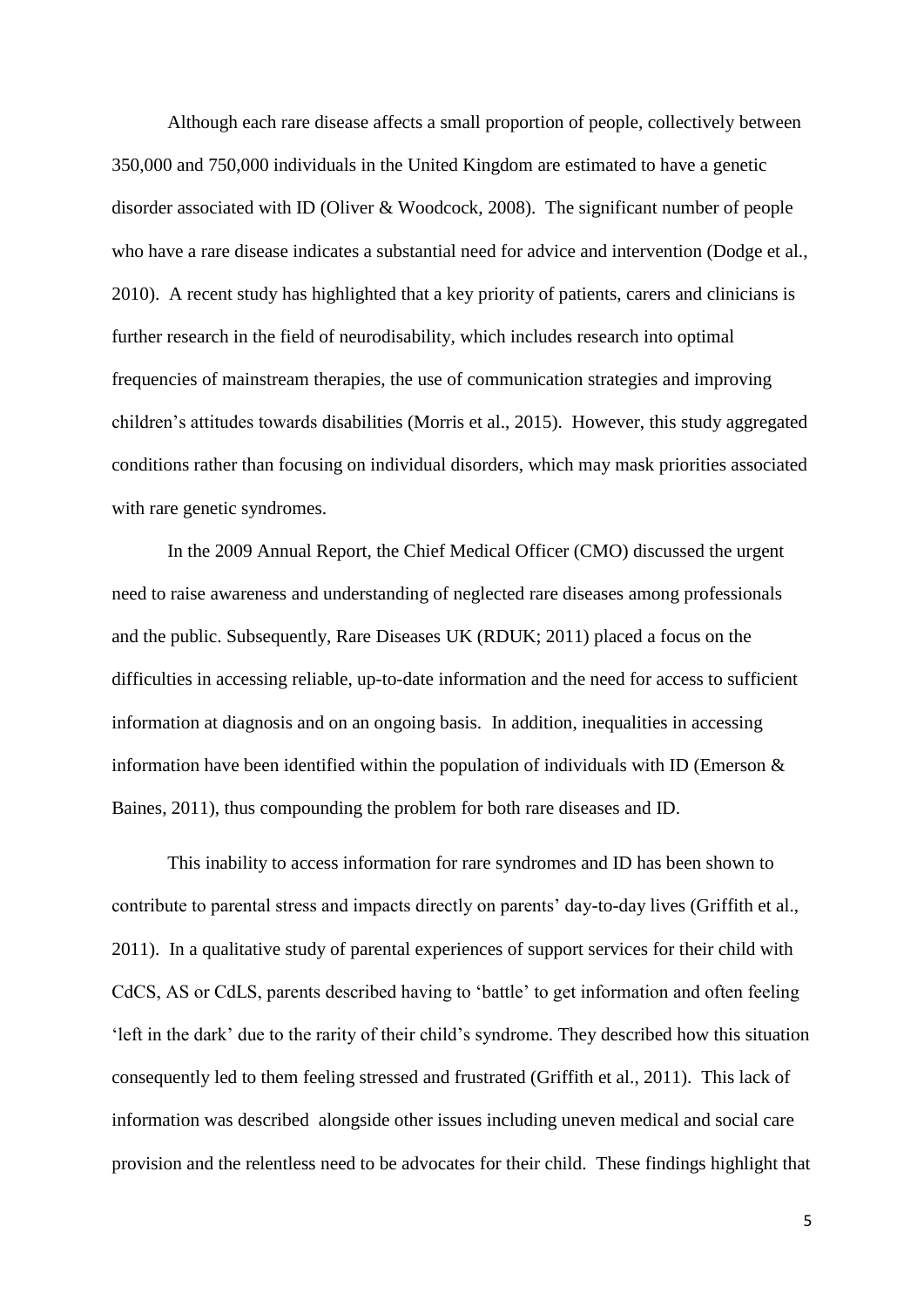improved access to sufficient information that is tailored to parents' and/or syndrome-specific needs could alleviate some of the stress experienced.

Further to this, there appears to be a discrepancy between the information parents want in regard to their child's syndrome and the information they are provided with. Hinkson and colleagues (2006) explored information preferences of parents with a child with CdLS. Reflux, behaviour and feeding problems were ranked as the highest three concerns of parents, however information on reflux and behaviour was given to parents at diagnosis in less than half of cases. A bottom-up systematic approach of asking parents what information they require about their child's syndrome will allow practitioners to tailor the information they provide to parents to address their needs.

An important consideration is that informational needs of parents may differ with and be influenced by the syndrome their child has, primarily due to differences in the phenotypes across syndromes. For example, clinically significant levels of overactivity and impulsivity are associated with CdCS and AS (Oliver et al., 2011) and individuals with CdLS have increased health problems compared to individuals with ID of heterogeneous aetiology (Hall, Arron, Sloneem & Oliver, 2008). These characteristics, among others associated with genetic syndromes, have an impact on the health and quality of life of individuals with a syndrome and their families emphasising the need to look at these syndromes as individual groups.

In summary, although individual genetic syndromes associated with intellectual disability are rare, collectively they are relatively common (Dodge et al., 2010; Woodcock & Oliver, 2008). Due to the rarity of individual syndromes information can be hard to access which can impact on parents' and carers' wellbeing (Griffith et al., 2011). Given the differing phenotypes of genetic syndromes it is necessary to look at the informational needs of parents at a cross syndrome level to identify the differences in these needs. Identifying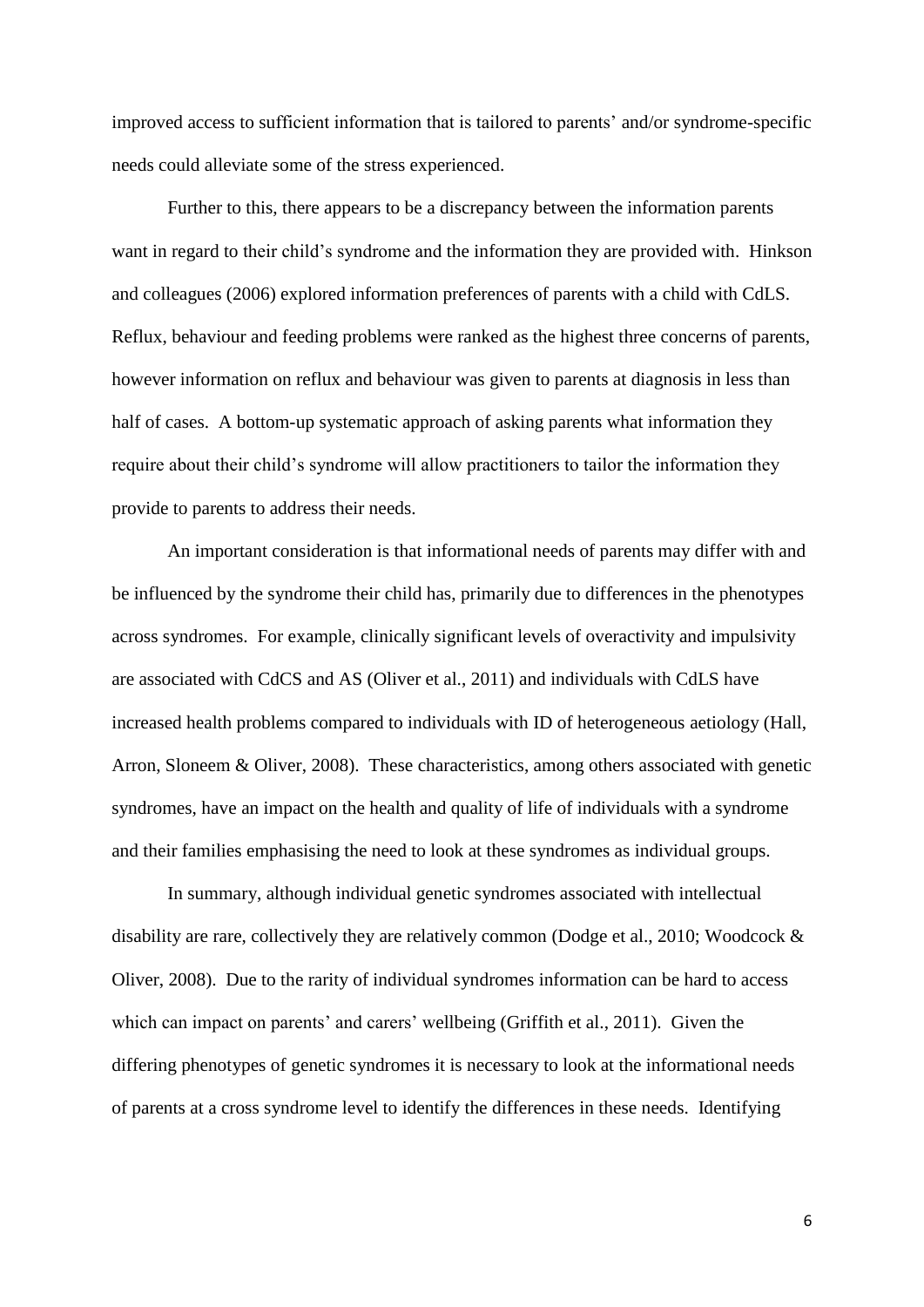these needs and differences will allow for resources and research dissemination to be tailored more appropriately which may contribute to improving parental wellbeing.

Therefore, the aim of this study is to identify the most important topics for parents with regard to the behavioural characteristics of their child with AS, CdCS or CdLS and to explore cross-syndrome differences in these informational needs.

#### **Method**

#### **Participants**

Parents were recruited in collaboration with the syndrome support groups: Angelman Syndrome Support, Education & Research Trust (ASSERT), Cornelia de Lange Syndrome Foundation UK & Ireland, Cri du Chat Syndrome Support Group, who advertised the study through their mailing lists and social media pages. Participants were also recruited via email through a pre-existing database and social media page held by the Cerebra Centre for Neurodevelopmental Disorders (CCND). To ensure social media respondents from the CCND social media page were likely to be parents of children with a genetic syndrome they were asked to contact the Cerebra Centre to obtain a password to the survey. In total 98 parents completed the questionnaire (see Table 1 for demographic information), the majority of whom were mothers of a child with a syndrome and represented a wide age range across the groups. Due to the nature of recruitment, it was not possible to calculate a response rate as it is not known how many individuals received or had access to the call for participation.

---------------------------------- INSERT TABLE 1 ABOUT HERE ----------------------------------

#### **Measures**

**Demographic Questionnaire.** The questionnaire included 14 items and covered information about the parent and their child with a genetic syndrome, including the demographic information presented in table 1.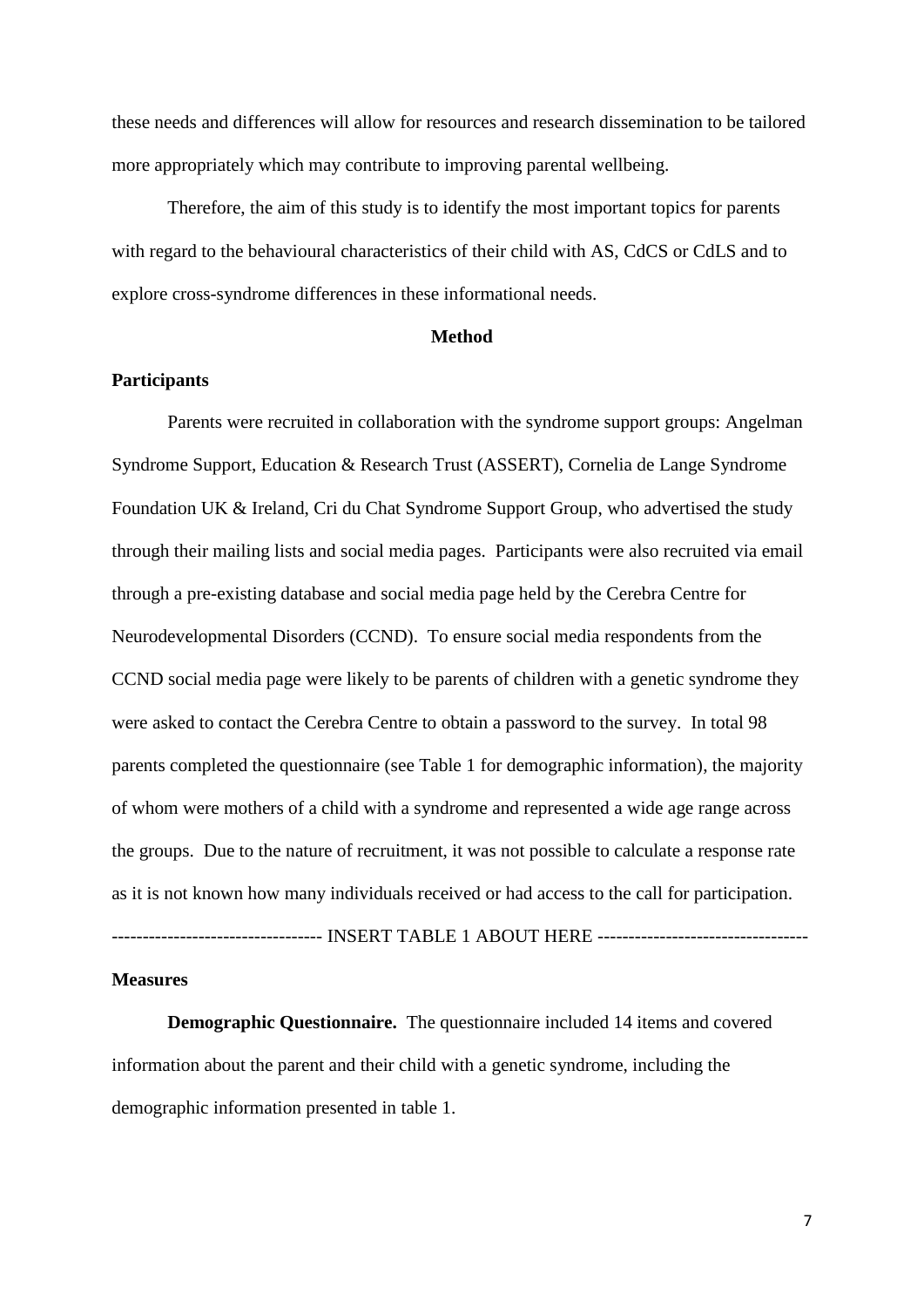**Current Needs Checklist.** An online checklist of informational needs was developed for the purpose of this study. Items on the checklist were selected after reviewing the literature on the support/clinical needs of individuals with intellectual disability and with data from a previous consultation exercise with parents of children with the syndromes of interest for another research project. This consultation was conducted at parent support group meetings and utilised focus groups and open-ended questions asking 'what information have you sought/or do you want about your child's syndrome'. This exercise yielded responses from 60 individuals across six syndrome groups (fragile X, Prader-Willi, Smith-Magenis, Angelman, Cornelia de Lange and Cri du Chat syndromes). Three clinical psychologists who had regular clinical contact with individuals with intellectual disability and rare genetic syndromes reviewed a draft version of the checklist to ensure that, to the best of their knowledge, no topics typically raised through their clinical practice were overlooked. The only addition to the list from the review was *memory.*

#### **Procedure**

Participants were sent the link and password to access the online survey where they were asked to provide consent and complete their demographic information. For the checklist, parents were asked to select the main three topics of information they had wanted in the past two years from a list of 32 topics. A full supplementary list of these topics is provided here [insert link]. These were presented in alphabetical order to facilitate respondents finding the most relevant topics and clear, simple terminology was used to assist understanding. To account for any topics that had been overlooked during the development of the checklist, an 'Other' option was included to allow parents to specify additional topics. The rationale for limiting parents to the choice of three topics was to encourage selection of the most important topics, allowing for comparisons across the groups.

#### **Data Analysis**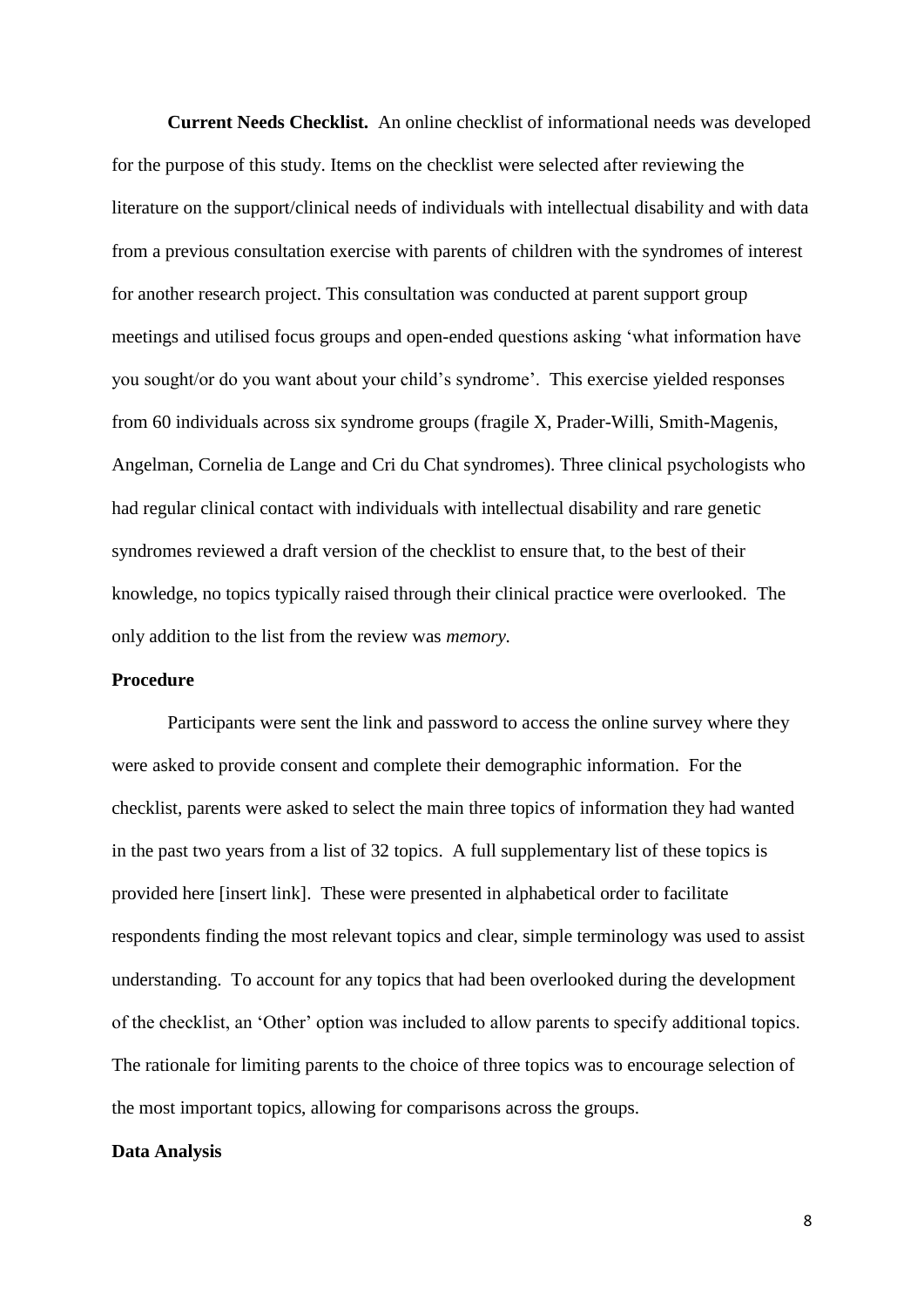Due to the variability of respondents' answers and to gain more statistical power, similar topics were collapsed prior to the analysis leaving 20 topics overall (see table 2 for complete list). Fifteen topics were collapsed into four new categories, as follows: a *communication* category was formed from *expressive communication, receptive communication* and *signing.* The *daily living skills* category consisted of *toilet training, washing/dressing* and *mobility.* The *health* category was formed from *bone/joint problems, cardiac problems, dental problems, ear/eye infections, general health problems, peripheral sensory neuropathy, reflux* and *seizures. Memory* was merged into the *intellectual/cognitive characteristics* category.

To identify parents' main informational needs, for each syndrome the percentage of the sample that selected a topic for each group was calculated. To ensure that percentages were not biased, where informants selected more than one topic in a collapsed category, it was only counted once.

A one-way ANOVA was performed to explore whether the individuals with genetic syndromes were matched for age prior to conducting the main analyses. There were significant differences in age,  $F(2, 95) = 8.64$ ,  $p < .001$ , with Mann-Whitney U tests indicating that the AS group was younger than the CdLS and CdCS group,  $U = 248$ ,  $Z =$ 4.38,  $p < .001$  and  $U = 389$ ,  $Z = 2.31$ ,  $p = .021$  respectively. There were no significant differences between CdLS and CdCS. As the AS group was significantly younger than the other groups, the groups were split into under and over 18s and Chi-square tests were employed to explore potential differences in the topics selected by parents of younger and older individuals in each group. No significant differences were found (*p* > .05) so no further age band splits were used in the main analyses.

When cells had fewer than five data points, a Fisher's exact analysis was used. As analysis was primarily exploratory, a less conservative *p*-value of .05 was used, as making a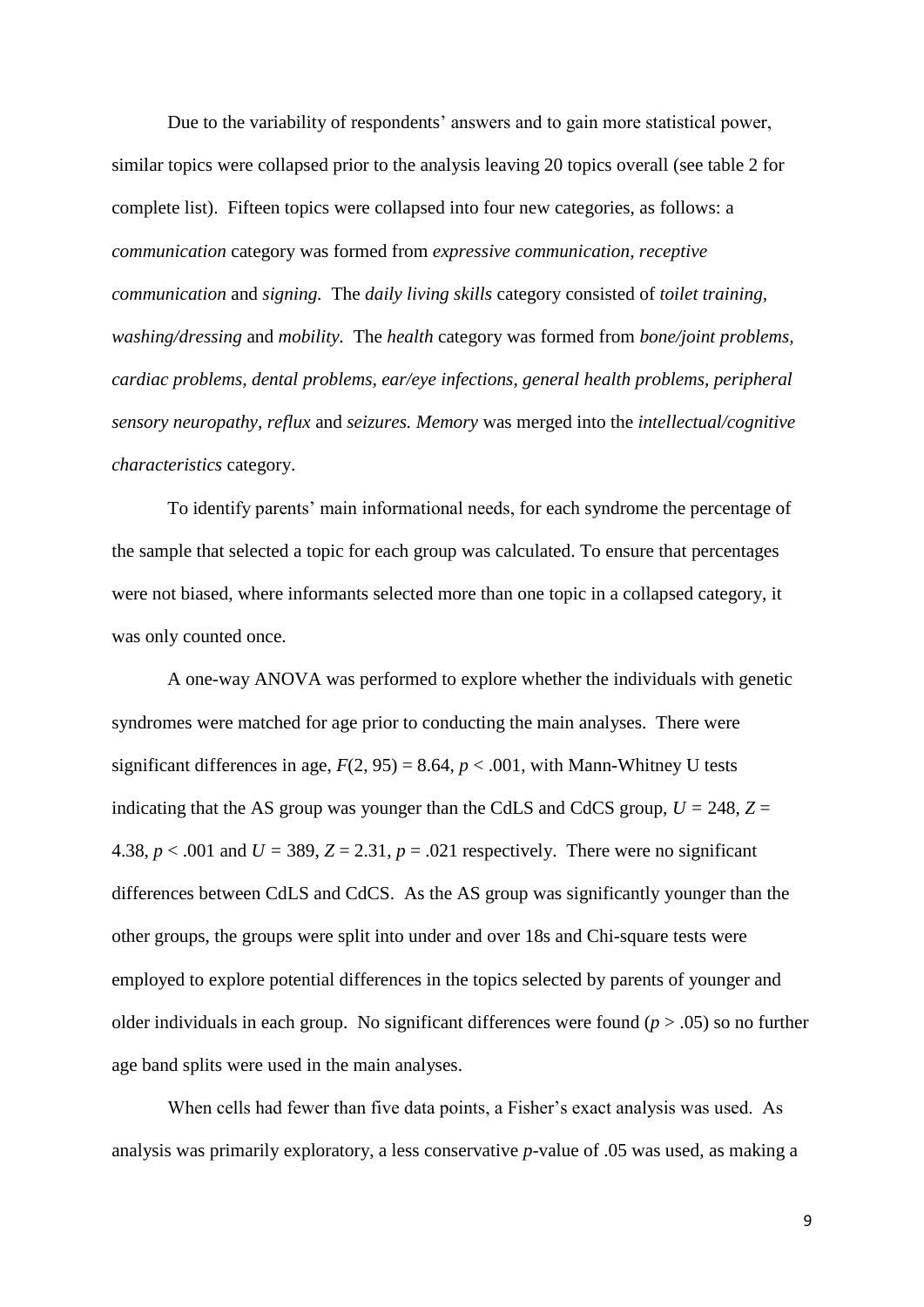type-II error was deemed less preferable than missing clinically significant differences through a type-I error.

#### **Results**

#### **Descriptive statistics: Main information topics for parents**

Of the original 32 topics, three topics (*diagnosis procedure, cardiac problems* and *memory*) were not selected by any respondents. Once topics were condensed into the final 20 topics for analysis, *diagnosis procedure* was the only topic not selected. The percentage of people selecting each of the 20 topics for each group is displayed in Table 2 along with the results of analyses.

For AS ( $N = 51$ ), the topics selected by the highest percentage of respondents were *health, communication* and *sleep*, with the percentage of all parents of individuals with AS selecting these topics: 59%, 41% and 26% respectively. For CdCS ( $N = 23$ ) the main topics identified were *health* (44%), *behavioural changes with age* (39%), and *daily living skills*  (39%). For CdLS ( $N = 24$ ) the topics selected were: *behavioural changes with age* (58%), *health* (50%), and *self-injury* (25%).

#### **Differences in topics selected between syndromes**

Chi-square analysis showed significant differences between the parents of individuals in the three syndrome groups on the topics of *behavioural changes with age*,  $X^2(2, 98) =$ 8.76,  $p = .013$ , and *communication*  $X^2(2, 98) = 7.33$ ,  $p = .026$ . Furthermore, post-hoc pairwise analysis showed that significantly more parents with a child with CdLS selected *behavioural changes with age than parents of children with AS,*  $X^2(1, 75) = 8.73$ *,*  $p = .003$ *,* and a significantly higher proportion of parents with children with AS selected the topic of *communication* than parents with a child with CdLS,  $X^2(1, 75) = 6.17$ ,  $p = .013$ .

Fisher's exact analysis showed significant differences between respondents on four of the 20 topics. There were significant differences between parents of children with CdLS and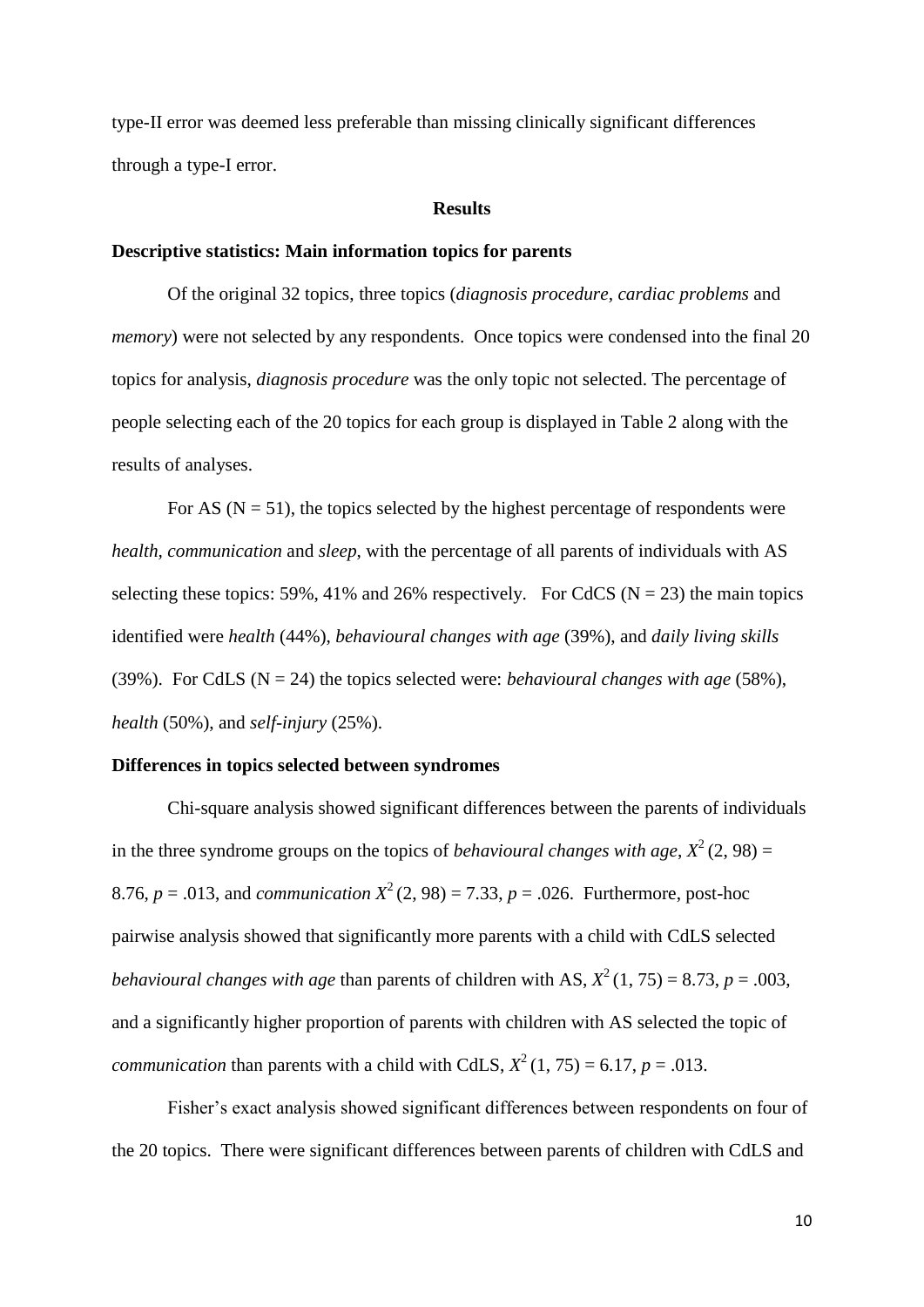parents of children with AS for the topic of *ASD characteristics (p =* .034, Fisher's exact test), with a higher proportion of parents of children with CdLS selecting this topic. Significantly more parents with children with CdCS selected the topic of *Self-injury* than parents of children with AS, (*p =* .006, Fisher's exact test), and differences between CdLS and AS for this topic were approaching significance,  $(p = .050,$  Fisher's exact test), with more parents of a child with CdLS choosing *Self-injury*. A significantly higher proportion of parents with children with CdCS selected the topic of *Daily living skills* than parents of children with CdLS ( $p = .038$ , Fisher's exact test). Finally, there were significant differences between parents of children with AS and parents of children with CdLS on the topic of *sleep*, with more parents with a child with AS selecting this topic, (*p =* .027, Fisher's exact test).

## ---------------------------------- INSERT TABLE 2 ABOUT HERE ---------------------------------- **Discussion**

The aims of this study were to identify and compare the most frequently selected informational topics for parents with regard to the behavioural characteristics of their child's genetic syndrome. This aim was achieved via a checklist that was completed by parents who identified their top informational needs. There is limited literature directly comparing informational needs of parents of children with different genetic syndromes. Studies that have explored informational needs have typically approached this at a broader level, whereas this study has allowed for a more in-depth investigation of needs associated with a diagnosis of genetic syndrome. The results of the current study suggest that policies or interventions that are generated based on aggregated cohorts may not be representative of individual syndrome groups within these cohorts.

Many of the results of this study suggest that parents' informational needs often align with the physical and behavioural characteristics of their child's genetic syndrome. For example, a frequently selected topic for CdCS and CdLS was *behavioural changes with age*.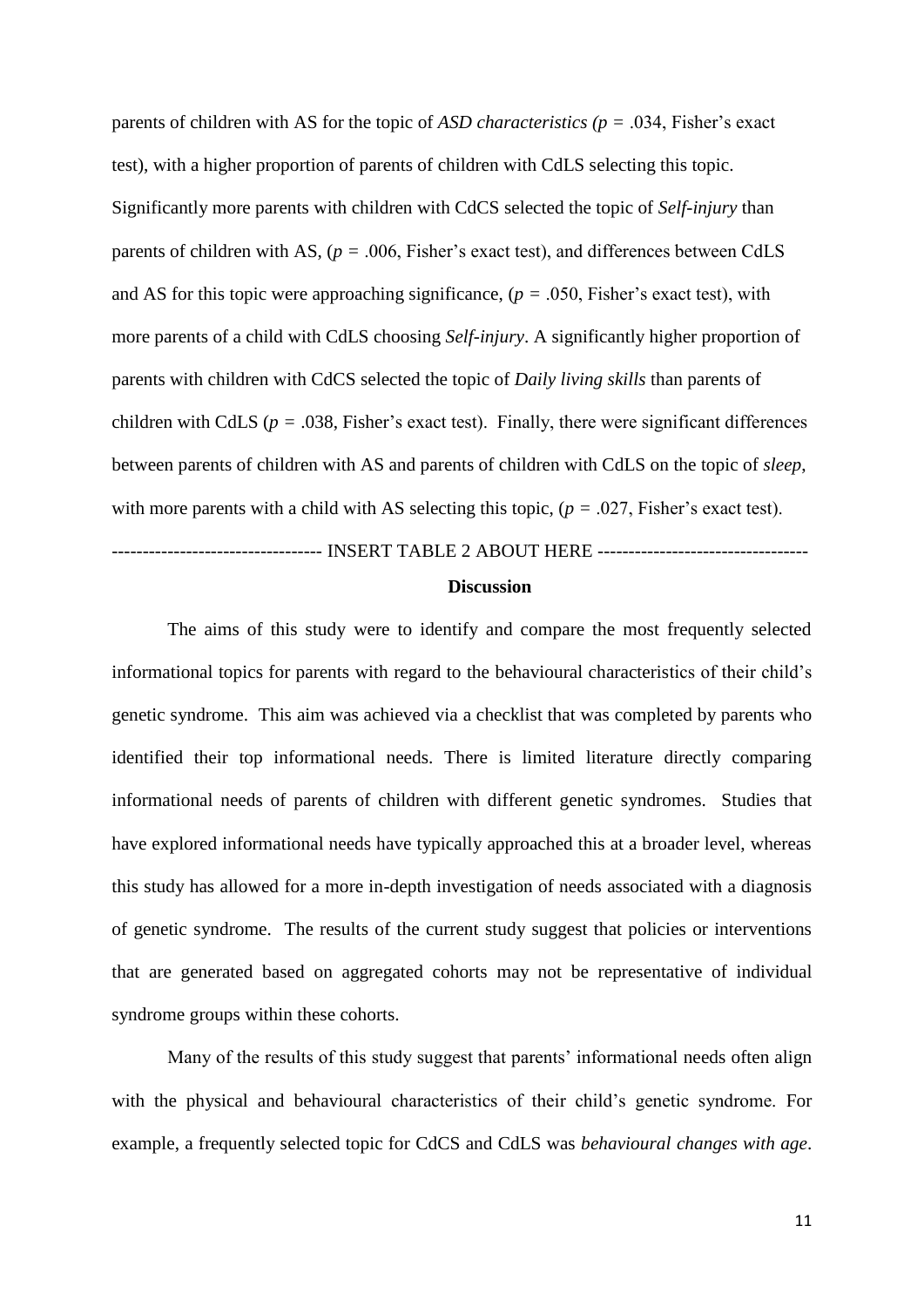However, parents of individuals with AS were significantly less likely to endorse *behavioural changes with age* than parents of individuals with CdLS. These differences may be due to parental concerns about changes in behaviour that have been noted in adults with CdLS (Basile, Villa, Selicorni & Molteni, 2007; Kline et al., 2007; Sarimski, 1997)*.* In AS, *communication* was endorsed more than in CdLS and *sleep* was endorsed more than in CdCS*.* Minimal or no speech and sleep difficulties are core characteristics and are included in the diagnostic criteria for AS (Williams et al., 2006). In contrast, in CdLS communication deficits are not as pervasive and appear to be associated with other characteristics of the syndrome (Ajmone et al., 2014; Goodban, 1993; Sarimski, 1997). Similarly in CdCS, sleep difficulties are no higher than in individuals with ID with a heterogeneous cause (Maas et al., 2009). A final example is the signifcantly lower numbers of parents of individuals with AS who selected *self-injury* in comparison to CdLS and CdCS. This complements research by Arron et al., (2011) who found that individuals with CdLS and CdCS were significantly more likely to show self-injurious behaviour than a control group of individuals with a heterogeneous cause of intellectual disability, whereas individuals with AS were no more likely to display this behaviour.

In busy health care environments, it is important to identify the key needs for families who approach service providers for support and advice about the developmental and health needs of their child with an intellectual disability. Research into the gaps in existing informational resources provides health care providers with knowledge of priority areas for the development of information. The current research suggests that the information that is most needed is often the information about the key characteristics of a specific disorder. Parents are not requiring information on obscure topics, but the topics that are central to supporting a person with that genetic syndrome. Providing this information is particularly important at the point where children are first diagnosed with an intellectual disability. When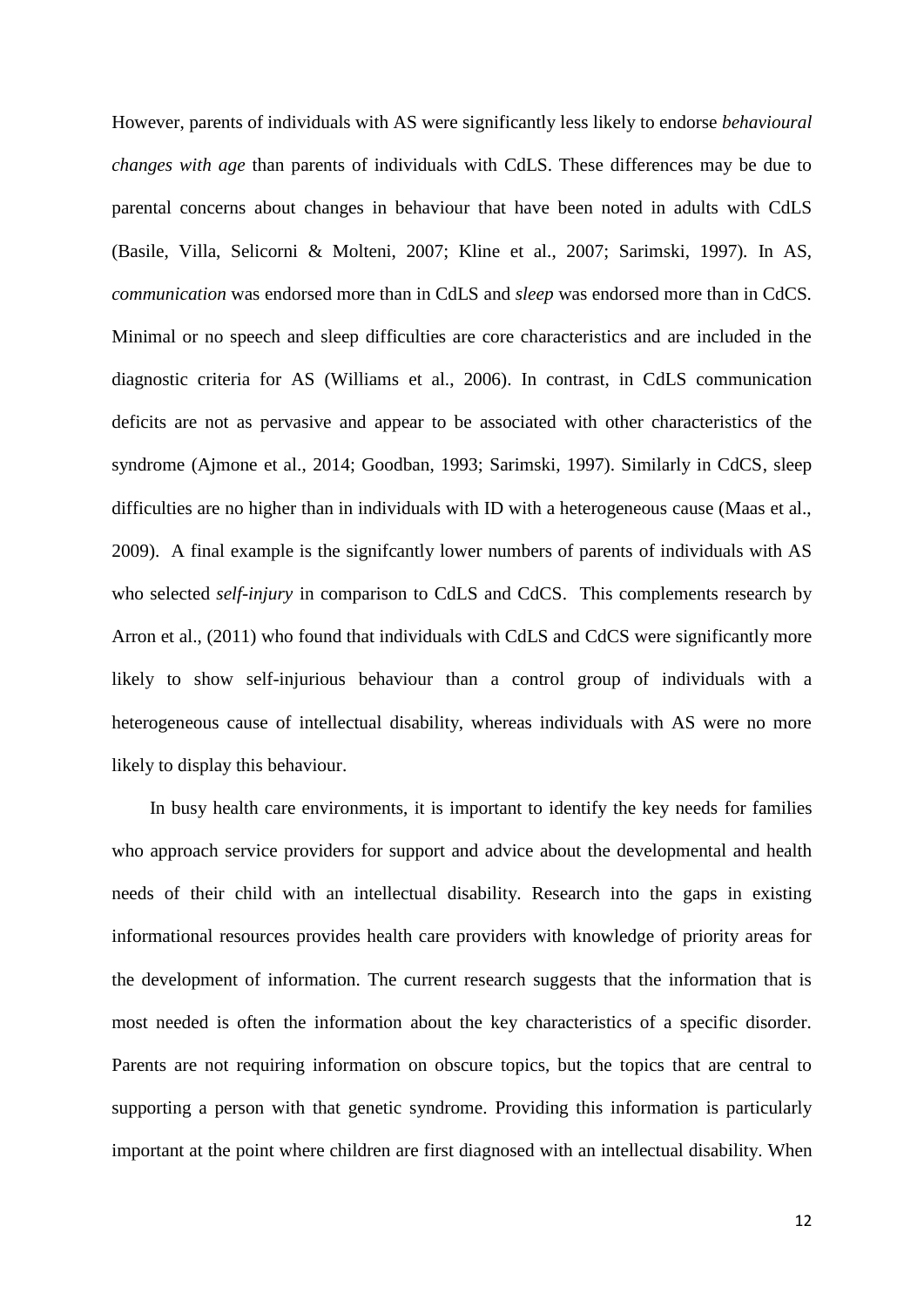identifying key needs for children with ID it is appealing to conduct research at a broad level without consideration of the aetiology of a syndrome. This may be attractive given difficulties that arise with sampling from small populations and repeating studies across groups. However, for truly meaningful research that provides person centred informational resources, genetic aetiology is important (Arron, Oliver, Moss, Berg & Burbidge, 2011; Oliver, Berg, Moss, Arron & Burbidge, 2011). Health campaigns and written information provided by health care providers should take into consideration the importance of tailoring information to specific groups or, when this is not possible, at least acknowledging the importance of the characteristics of genetic syndromes in influencing the type of guidance that parents may need.

In recent years, there have been competing perspectives emerging in the literature with respect to the importance of genetic syndromes in determining approaches to health care. There is some concern that focusing on a person's genetic syndrome may lead to a belief in genetic determinism, which may distract from viewing persons with these syndromes as individuals (Waite et al., 2014). Another related concern, is genetic nihilism leading to interventions being denied to people with genetic syndromes due to a belief that the behavioural characteristics of the syndrome are inevitable and unresponsive to intervention. At a similar time, there has been an increased emphasis on the importance of person centred care for individuals with ID (NICE, 2015). While there are dangers associated with an inflexible focus on the importance of someone's genetic syndrome, to be truly person centred we need to consider all aspects of the person in their care, and that means providing information that is tailored to the characteristics of a population. To simply aggregate cohorts into generalised ID, may reduce the nuances and mean that information is not meeting needs effectively. The importance of focusing on genetic aetiology of ID was explored recently via interviews with parents of individuals with genetic syndromes and professionals (Redley,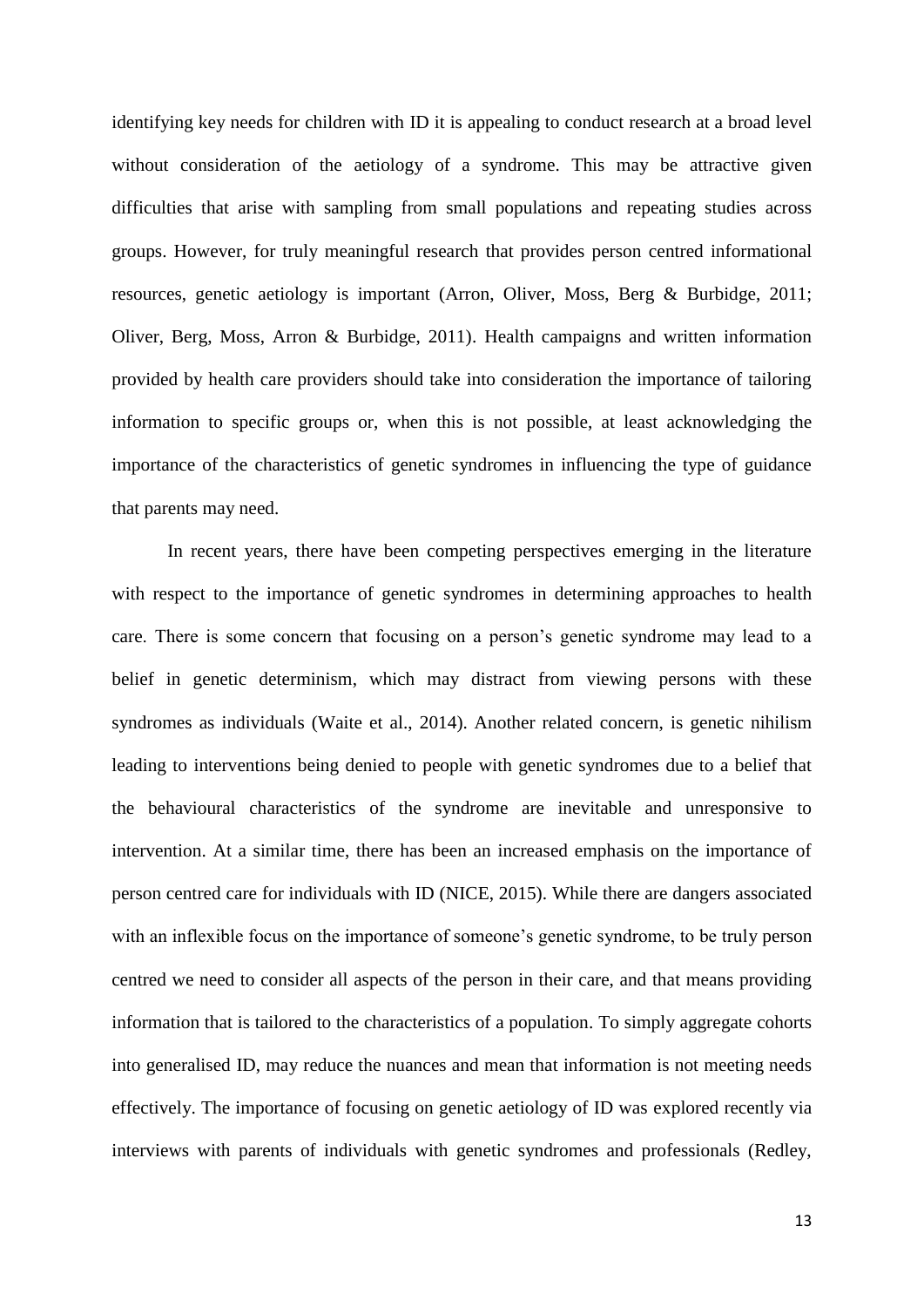Pannebaker and Holland, 2016). Parents' and professionals' accounts suggested that there are benefits in the medicalisation of genetic syndromes and incorporating the genetic knowledge into the provision of health and social care for individuals with a genetic syndrome and their families.

Alongside topics selected most frequently relating to key characteristics of the syndromes, other frequent topics were related to factors that have been identified as contributing to parental stress. For example challenging behaviour, which includes selfinjury, contributes to parental stress in CdLS (Richman et al., 2009; Sarimski, 1997) and lower adaptive skills in individuals with CdCS have been suggested as a contributing factor to parental stress (Hodapp et al., 1997). Further research needs to be conducted on this possible association, and it may be that by providing information on topics that contribute to parental stress, parental well-being could be increased.

An alternative perspective is that the information parents' had sought over the last two years, may not reflect the information that has the most benefit for these parents or their children. It is possible that, while families may seek information on specific syndrome related difficulties, information seeking may be driven by parental variables, such as anxiety and intolerance of uncertainty; variables that have been shown to influence information seeking (Rosen & Knäuper, 2009). If this were evidenced, tackling parental responses to having a child diagnosed with a rare genetic syndrome using acceptance-based interventions may be more beneficial to parents in the long-term. For example, acceptance and commitment therapy has been shown to improve parents' well-being (MacDonald et al., 2010). Policy makers and clinicians should be mindful that improving outcomes for parents and their children is likely to rely on a combination of developing syndrome specific resources and information, and working with families around their perceptions of their child's difficulties.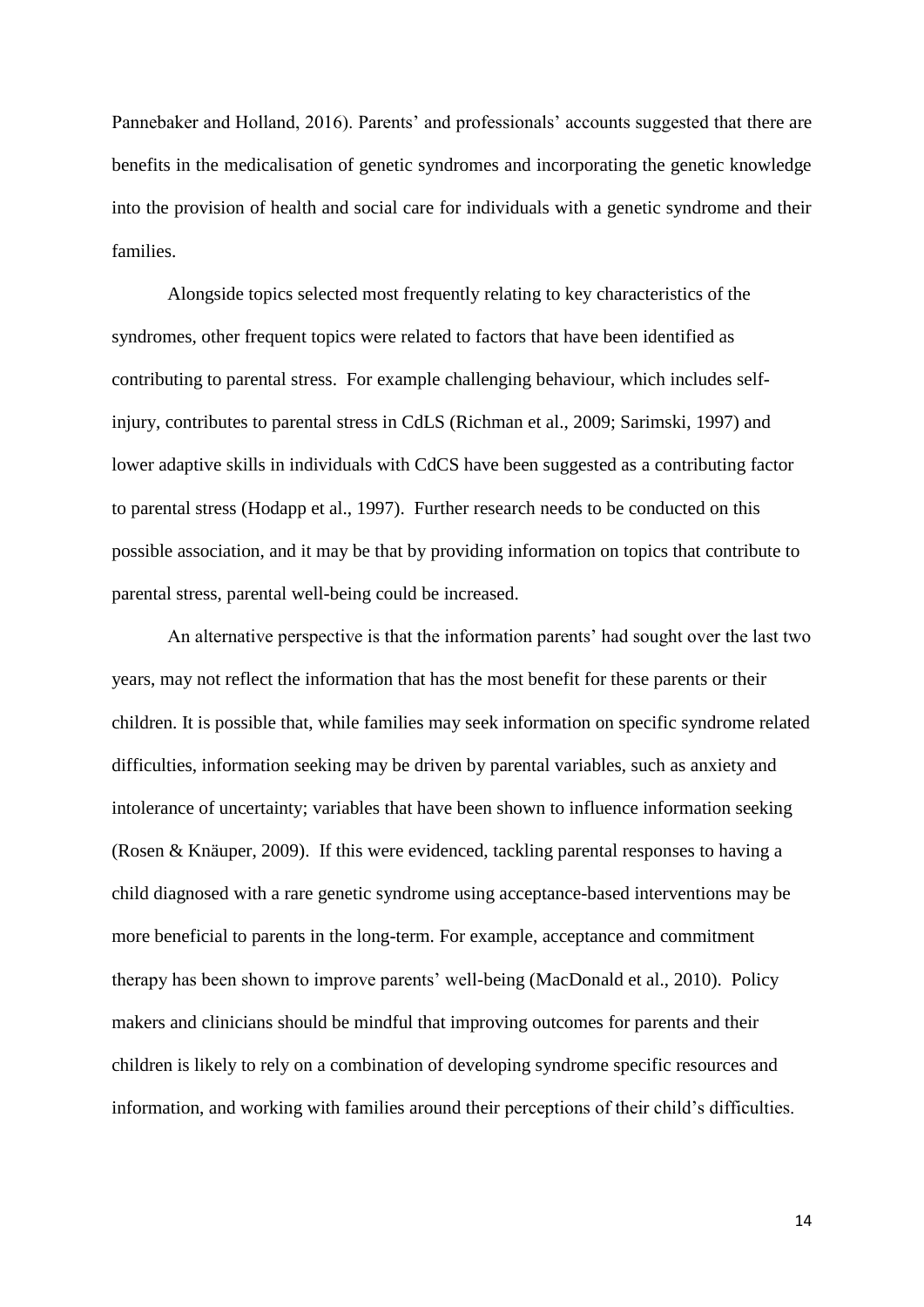A number of limitations to this current study must be considered. Firstly, there are two limitations of the checklist. The checklist did not include descriptors of each category. These were omitted as most categories did not require further explanation (e.g. sleep) and it was felt that descriptors would lengthen the measure making it less accessible to parents. However, there is a possibility that parents may have interpreted the categories inconsistently. While inconsistency in interpretation may reduce the likelihood of detecting significant differences, this is unlikely to explain the systematic differences observed across the groups. A secondary limitation, is that no psychometric testing of the checklist was conducted. As the reliability was not established, the claims of the study are preliminary and should be used to guide further research into these topics. However, due to the lack of research in this area and specificity of this study, there was not a previously validated measure that could be utilised.

Secondly, for the Chi-square analyses a less conservative *p* value of .05 was used, increasing the probability of a type I error. However, due to small samples and the importance of not overlooking clinically relevant differences, it is more appropriate to follow up findings than completely overlook potential differences. Whilst the lack of adjustment of the *p* value increased the likelihood of finding cross-syndrome differences by chance, the pattern of differences in this study were in concordance with the previously reported behavioural phenotypes of each syndrome; thus, the results have face validity and suggest that exploring the differences in information needs based on genetic syndrome may be important.

Another limitation with regard to the sample is that the children of parents in the AS group were significantly younger than those in the CdLS and CdCS groups. However, age group splits followed by within-group age analysis showed that there were no significant differences between the topics chosen by parents of individuals over the age of 18 and those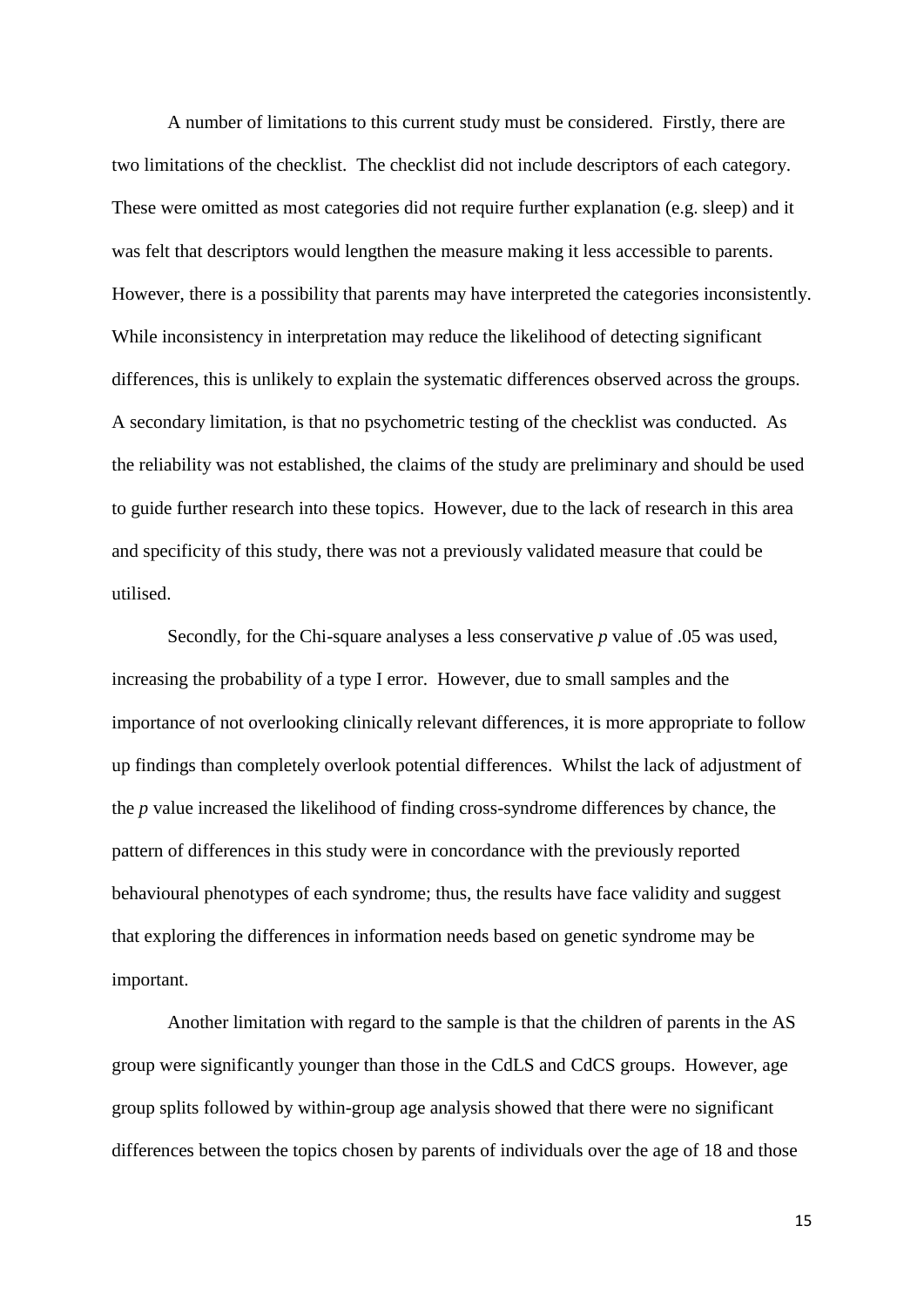under 18 for any of the syndromes. Therefore, this goes some way to suggesting that age differences were not a confounding factor in determining the topics parents selected. Nevertheless, future research should confirm this by looking at younger samples for CdLS and CdCS.

Finally, it is possible that there is a selection bias in the sample and that the sample may not be representative of the population of parents of children with these genetic conditions. Further research needs to be conducted to expand these samples and to understand further the group differences that have been observed in this study. Despite this, this does not invalidate the main finding of this study that differences in parents' informational needs are likely to exist across syndromes.

These findings highlight that the information needs of parents correspond to factors that contribute to parental stress in these syndromes and behaviours that are associated with the syndrome's behavioural phenotype. This suggests that research needs to continue investigating these areas to develop greater understanding but most importantly focus on disseminating findings to parents and tailoring resources to the individual syndromes. Future research exploring the information needs of parents should look at the topics in more detail, perhaps incorporating a qualitative approach. Identifying specific aspects of topics will contribute to directing research in these areas.

To summarise, this research shows that there are differences in the information needs of parents of children with different genetic syndromes. Therefore, it is important to look at these syndromes at a cross-syndrome level in order to avoid the needs of parents being missed due to the rarity of these syndromes.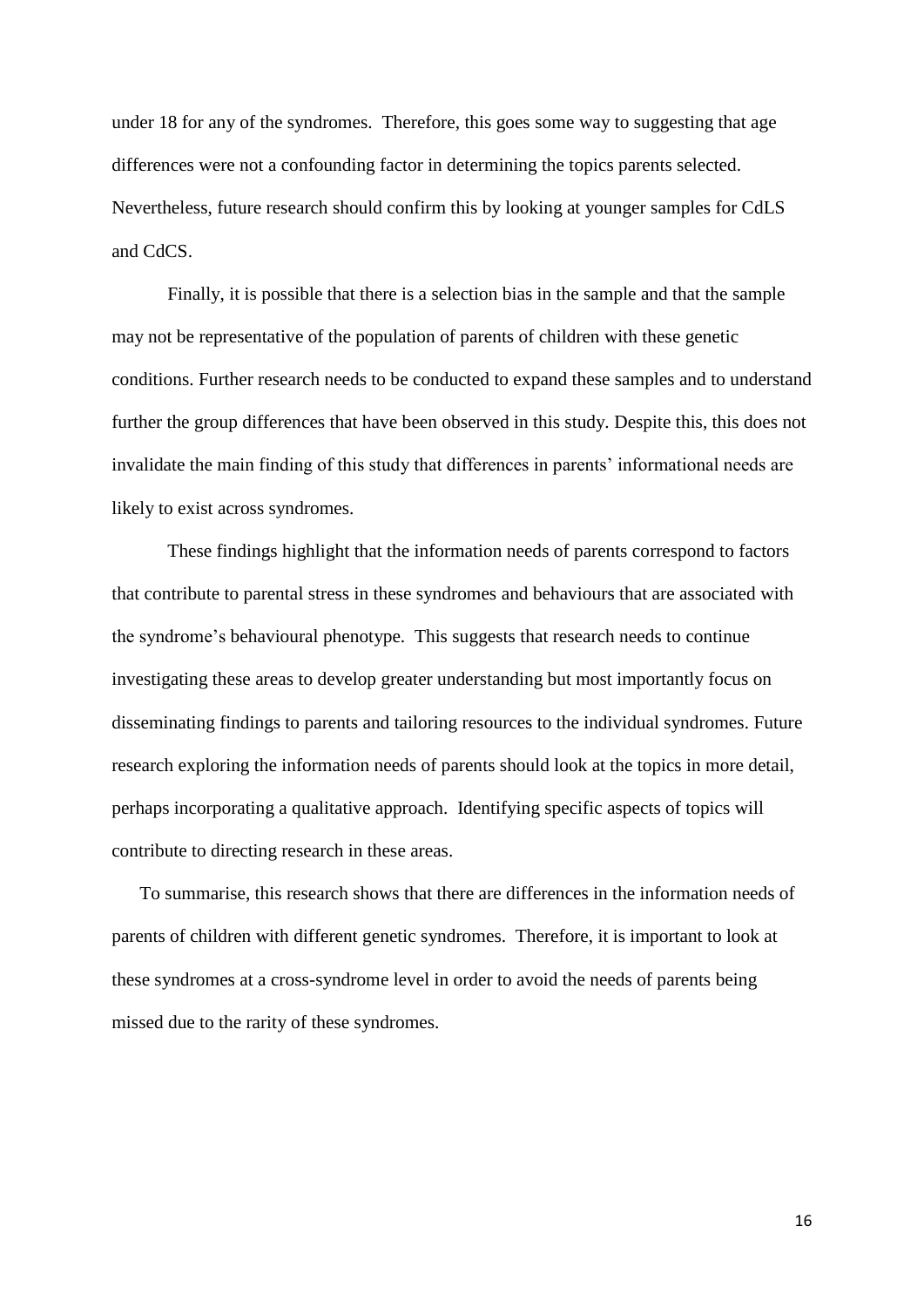Allard, A., Fellowes, A., Shilling, V., Janssens, A., Beresford, B., & Morris, C. (2014). Key health outcomes for children and young people with neurodisability: qualitative research with young people and parents. *BMJ open*, *4*(4), e004611. <https://doi.org/10.1136/bmjopen-2013-004611>

Ajmone, P. F., Rigamonti, C., Dall'Ara, F., Monti, F., Vizziello, P., Milani, D., ... & Costantino, A. (2014). Communication, cognitive development and behavior in children with Cornelia de Lange syndrome (CdLS): preliminary results. *American Journal of Medical Genetics Part B: Neuropsychiatric Genetics*, *165*(3), 223-229.

<http://dx.doi.org/10.1002/ajmg.b.32224>

- Arron, K., Oliver, C., Moss, J., Berg, K., & Burbidge, C. (2011). The prevalence and phenomenology of self-injurious and aggressive behaviour in genetic syndromes. *Journal of Intellectual Disability Research*, *55*, 109–120. <http://dx.doi.org/10.1111/j.1365-2788.2010.01337.x>
- Basile, E., Villa. L., Selicorni, A., & Molteni, M. (2007). The behavioural phenotype of Cornelia de Lange syndrome: a study of 56 individuals. *Journal of Intellectual Disability Research, 51*(9)*,* 671-68. [http://dx.doi.org/10.1111/j.1365-](http://dx.doi.org/10.1111/j.1365-%092788.2007.00977.x) [2788.2007.00977.x](http://dx.doi.org/10.1111/j.1365-%092788.2007.00977.x)
- Barisic, I., Tokic, V., Loane, M., Bianchi, F., Calzolari, E., Garne, E., ... & Dolk, H. (2008). Descriptive epidemiology of Cornelia de Lange syndrome in Europe. *American Journal of Medical Genetics Part A*, *146*(1), 51-59. doi:10.1002/ajmg.a.32016

Buckley, R. H., Dinno, N., & Weber, P. (1998). Angelman syndrome: Are the estimates too low?. *American Journal of Medical Genetics*, *80*(4), 385-390. doi:10.1002/(SICI)1096-8628(19981204)80:4<385::AID-AJMG15>3.0.CO;2-9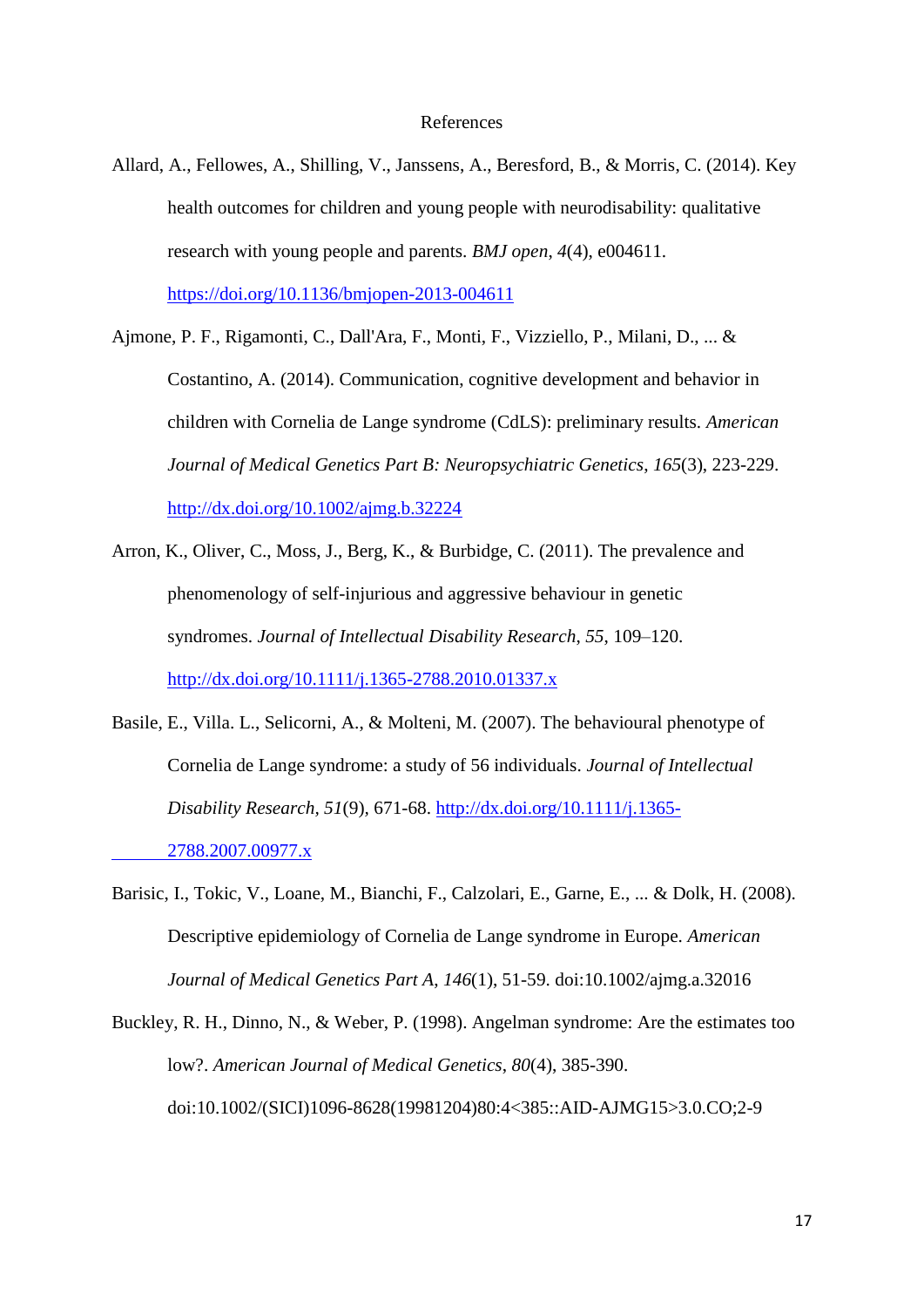- Chief Medical Officer. (2010). *2009 Annual Report of the Chief Medical Officer.* Retrieved from: [http://www.sthc.co.uk/Documents/CMO\\_Report\\_2009.pdf.](http://www.sthc.co.uk/Documents/CMO_Report_2009.pdf) Accessed 25/08/2016
- Clayton‐Smith, J. (1993). Clinical research on Angelman syndrome in the United Kingdom: observations on 82 affected individuals. *American Journal of Medical Genetics*, *46*(1), 12-15. doi: 10.1002/ajmg.1320460105
- Dodge, J. A., Chigladze, T., Donadieu, J., Grossman, Z., Ramos, F., Serlicorni, A., … Wierzba, J. (2011). The importance of rare diseases: from the gene to society. *Archives of Disease in Childhood*, *96*(9), 791- 792. <http://dx.doi.org/10.1136/adc.2010.193664>
- Emerson, E., & Baines, S. (2011). Health inequalities and people with learning disabilities in the UK. *Tizard Learning Disability Review*, *16*(1), 42-48.

# EURORDIS. (2007). *What is a rare disease?* Retrieved from: [http://www.eurordis.org/sites/default/files/publications/Fact\\_Sheet\\_RD.pdf.](http://www.eurordis.org/sites/default/files/publications/Fact_Sheet_RD.pdf) Accessed 25/08/2016

- Goodban, M. T. (1993). Survey of speech and language skills with prognostic indicators in 116 patients with Cornelia de Lange syndrome. *American Journal of Medical Genetics*, *47*(7), 1059-1063.<http://dx.doi.org/10.1002/ajmg.1320470725>
- Griffith, G. M., Hastings, R. P., Nash, S., Petalas, M., Oliver, C., Howlin, P., … Tunnicliffe, P. (2011). "You have to sit and explain it all, and explain yourself." Mothers' experiences of support services for their offspring with a rare genetic intellectual disability syndrome. *Journal of Genetic Counseling*, *20*(2), 165–177. <http://dx.doi.org/10.1007/s10897-010-9339-4>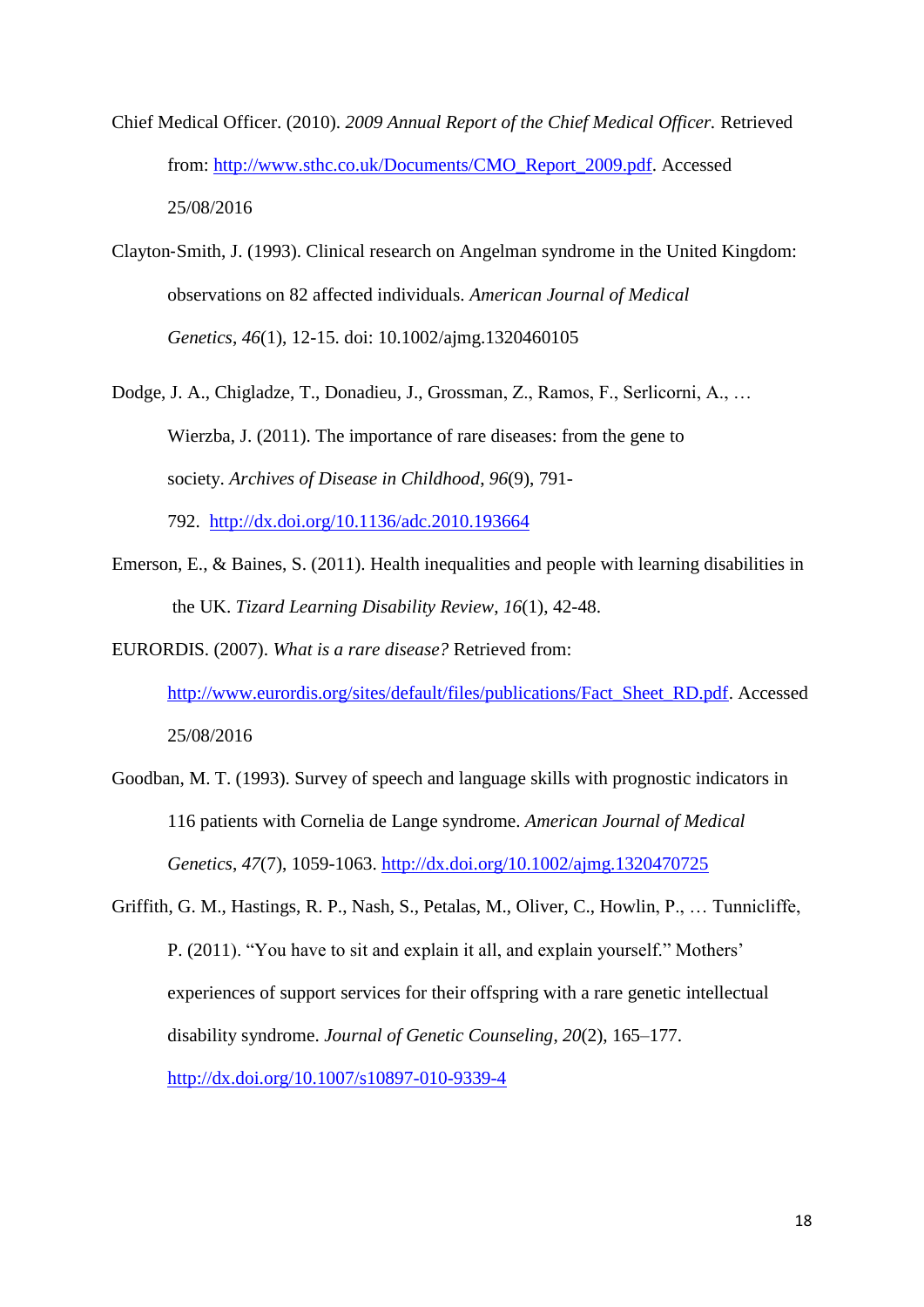Hall, S. S., Arron, K., Sloneem, J., & Oliver, C. (2008). Health and sleep problems in Cornelia de Lange Syndrome: a case control study. *Journal of Intellectual Disability Research*, *52*(5), 458–468. <http://dx.doi.org/10.1111/j.1365-2788.2008.01047.x>

- Hinkson, D. A. R., Atenafu, E., Kennedy, S. J., Vohra, S., Garg, D., & Levin, A. V. (2006). Cornelia de Lange syndrome: Parental preferences regarding the provision of medical information. *American Journal of Medical Genetics Part A*, *140A*(20), 2170–2179. <http://dx.doi.org/10.1002/ajmg.a.31404>
- Hodapp, R. M. (1997). Direct and indirect behavioral effects of different genetic disorders of mental retardation. *American Journal on Mental Retardation*, *102*(1), 67–79. [http://dx.doi.org/10.1352/0895-8017\(1997\)102%3C0067:DAIBEO%3E2.0.CO;2](http://dx.doi.org/10.1352/0895-8017(1997)102%3C0067:DAIBEO%3E2.0.CO;2)
- Hodapp, R. M., Wijma, C. A., & Masino, L. L. (1997). Families of children with 5p- (cri du chat) syndrome: familial stress and sibling reactions. *Developmental Medicine and Child Neurology*, *39*(11), 757–761.
- Ireland, M. (1996). Cornelia de Lange syndrome: clinical features, common complications and long-term prognosis. *Current Paediatrics, 6*(2), 69-73. [http://dx.doi.org/10.1016/S0957-5839\(96\)80064-9](http://dx.doi.org/10.1016/S0957-5839(96)80064-9)
- Kline, A. D., Krantz, I. D., Sommer, A., Kliewer, M., Jackson, L. G., FitzPatrick, D. R., ... & Selicorni, A. (2007). Cornelia de Lange syndrome: clinical review, diagnostic and scoring systems, and anticipatory guidance. *American Journal of Medical Genetics Part A*, *143*(12), 1287-1296.<http://dx.doi.org/10.1002/ajmg.a.31757>
- Maas, A. P. H. M., Didden, R., Korzilius, H. P. L. M., Braam, W., Smits, M. G., & Curfs, L. M. G. (2009). Sleep in individuals with Cri du Chat syndrome: a comparative study. *Journal of Intellectual Disability Research*, *53*(8), 704-715. <http://dx.doi.org/10.1111/j.1365-2788.2009.01184.x>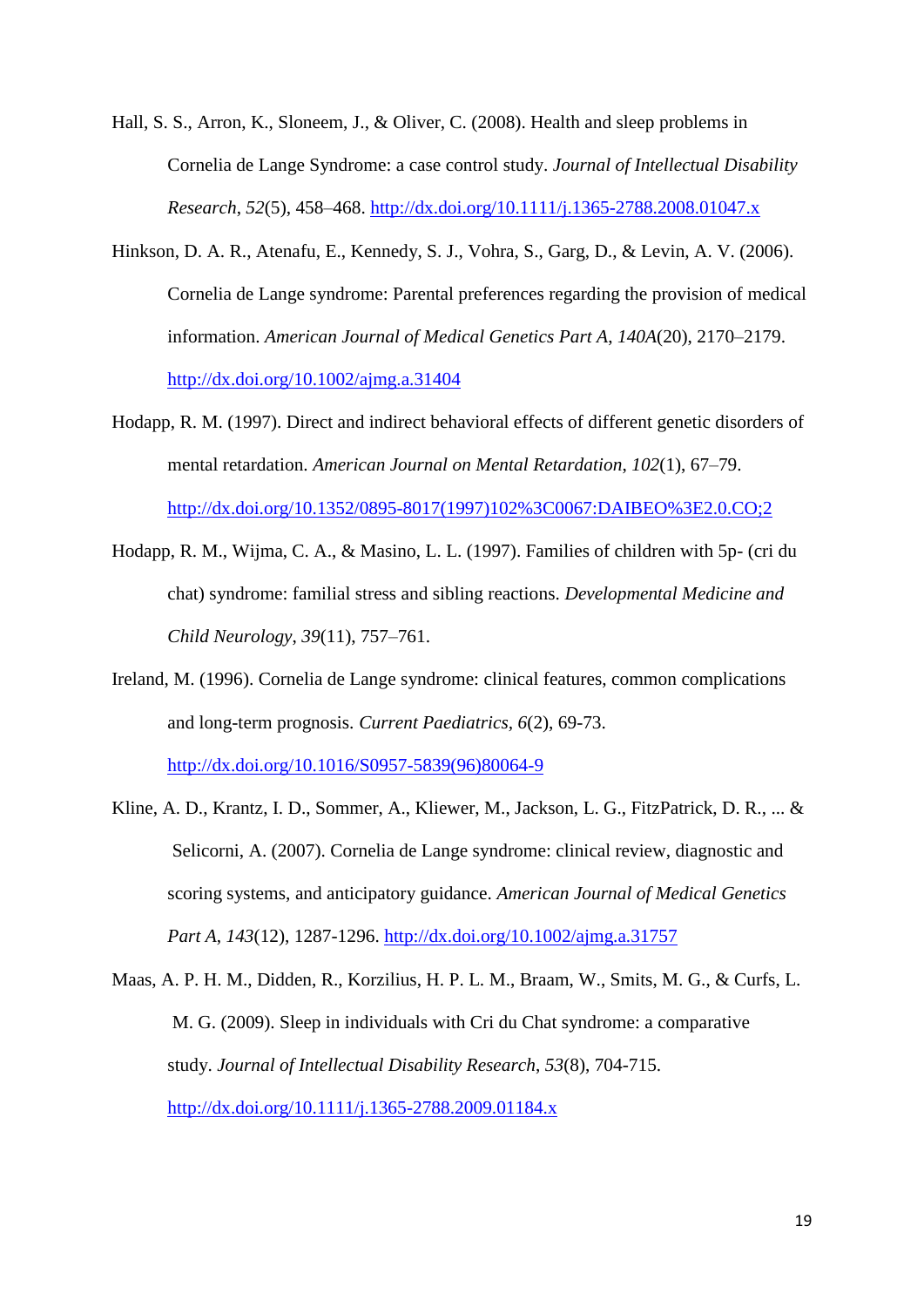- MacDonald, E. E., & Hastings, R. P. (2010). Mindful parenting and care involvement of fathers of children with intellectual disabilities. *Journal of Child and Family Studies*, *19*(2), 236-240.<https://doi.org/10.1007/s10826-008-9243-9>
- Morris, C., Simkiss, D., Busk, M., Morris, M., Allard, A., Denness, J., ... & Cowan, K. (2015). Setting research priorities to improve the health of children and young people with neurodisability: a British Academy of Childhood Disability-James Lind Alliance Research Priority Setting Partnership. *BMJ open*, *5*(1), e006233. <http://dx.doi.org/10.1136/bmjopen-2014-006233>
- Niebuhr, E. (1978). The cri du chat syndrome. *Human Genetics*, *44*(3), 227-275. doi:10.1007/BF00394291
- Oliver, C., Berg, K., Moss, J., Arron, K., & Burbidge, C. (2011). Delineation of behavioral phenotypes in genetic syndromes: Characteristics of Autism Spectrum Disorder, affect and hyperactivity. *Journal of Autism and Developmental Disorders*, *41*(8), 1019–1032. <http://dx.doi.org/10.1007/s10803-010-1125-5>
- Oliver, C., & Woodcock, K. (2008). Integrating levels of explanation in behavioural phenotype research. *Journal of Intellectual Disability Research*, *52*, 807–809. DOI: 10.1111/j.1365-2788.2008.01117.x
- Oliver, C., Woodcock, K. & Adams, D. (2010). *The importance of aetiology of intellectual disability.* In: Grant, G., Ramcharan, P., Flynn, M. and Richardson, M. (Eds.) Learning Disability: A life cycle approach to valuing people. (pp. 135-146). Open University Press\Wiley.
- Petersen, M. B., Brøndum‐Nielsen, K., Hansen, L. K., & Wulff, K. (1995). Clinical, cytogenetic, and molecular diagnosis of Angelman syndrome: estimated prevalence rate in a Danish county. *American Journal of Medical Genetics Part A*, *60*(3), 261- 262. doi: 10.1002/ajmg.1320600317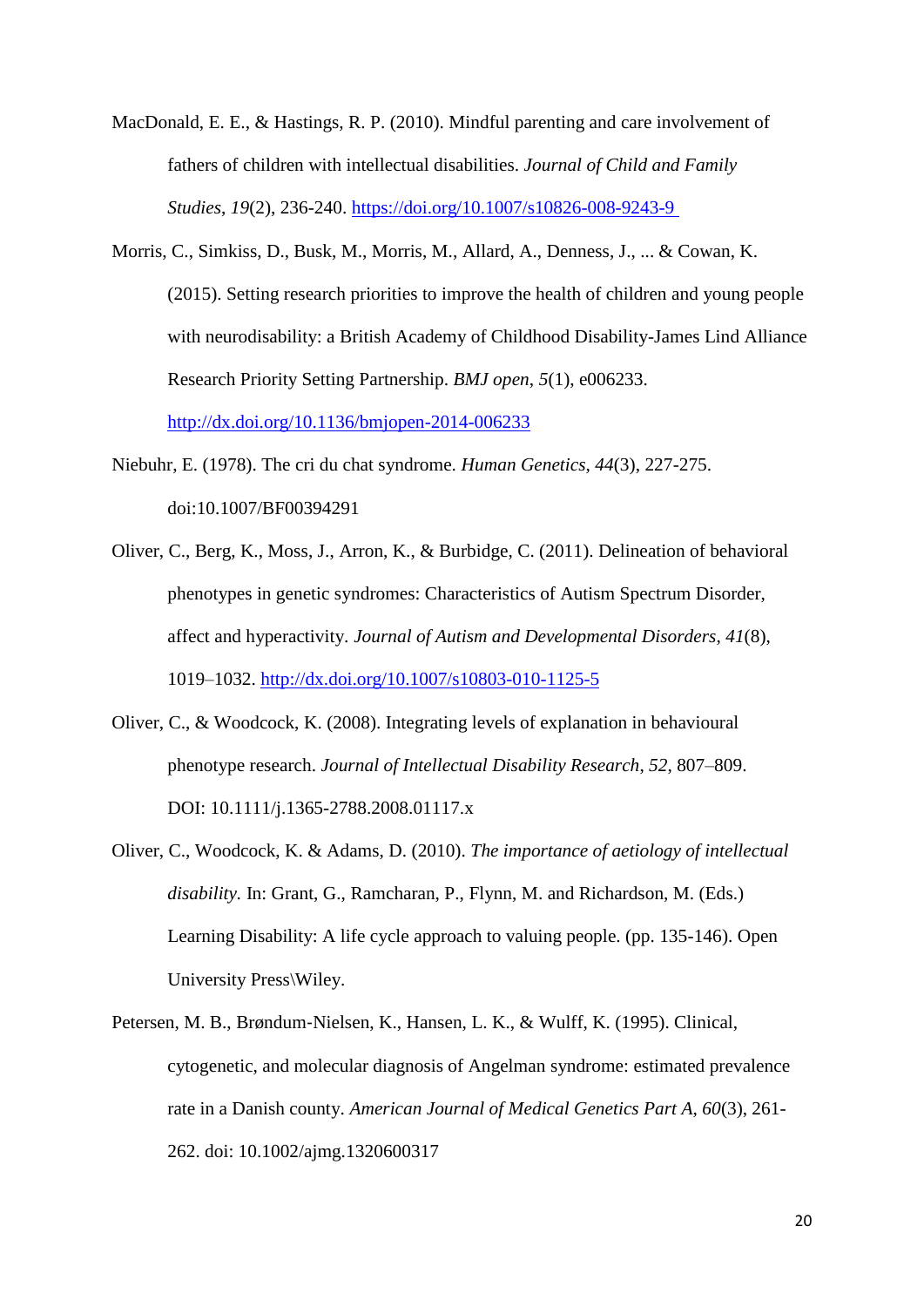- Rare Diseases UK. (2011). *Improving Lives, Optimising Resources: A Vision for the UK Rare Disease Strategy.* Retrieved from: [http://www.raredisease.org.uk/documents/RD-UK-](http://www.raredisease.org.uk/documents/RD-UK-%09Strategy-Report.pdf)[Strategy-Report.pdf.](http://www.raredisease.org.uk/documents/RD-UK-%09Strategy-Report.pdf)
- Redley, M., Pannebakker, M., & Holland, A. (2016). Improving the Health and Well‐ Being of Adults With Conditions of a Genetic Origin: Views from Professionals, Syndrome Support Groups and Parents. *Journal of Applied Research in Intellectual Disabilities*. <http://dx.doi.org/10.1111/jar.12293>
- Richman, D. M., Belmont, J. M., Kim, M., Slavin, C. B., & Hayner, A. K. (2009). Parenting stress in families of children with Cornelia de Lange Syndrome and Down Syndrome. *Journal of Developmental and Physical Disabilities*, *21*(6), 537–553. <http://dx.doi.org/10.1007/s10882-009-9156-6>
- Rosen, N. O., & Knäuper, B. (2009). A little uncertainty goes a long way: State and trait differences in uncertainty interact to increase information seeking but also increase worry. *Health communication*, *24*(3), 228-238. <http://dx.doi.org/10.1080/10410230902804125>
- Sarimski, K. (1997). Communication, social‐emotional development and parenting stress in Cornelia‐de‐Lange syndrome. *Journal of Intellectual Disability Research*, *41*(1), 70- 75. DOI: 10.1111/j.1365-2788.1997.tb00678.x
- Waite, J., Heald, M., Wilde, L., Woodcock, K., Welham, A., Adams, D., & Oliver, C. (2014). The importance of understanding the behavioural phenotypes of genetic syndromes associated with intellectual disability. *Paediatrics and Child Health*, *24*(10), 468-472. <http://dx.doi.org/10.1016/j.paed.2014.05.002>
- Williams, C. A., Beaudet, A. L., Clayton‐Smith, J., Knoll, J. H., Kyllerman, M., Laan, L. A., ... & Wagstaff, J. (2006). Angelman syndrome 2005: updated consensus for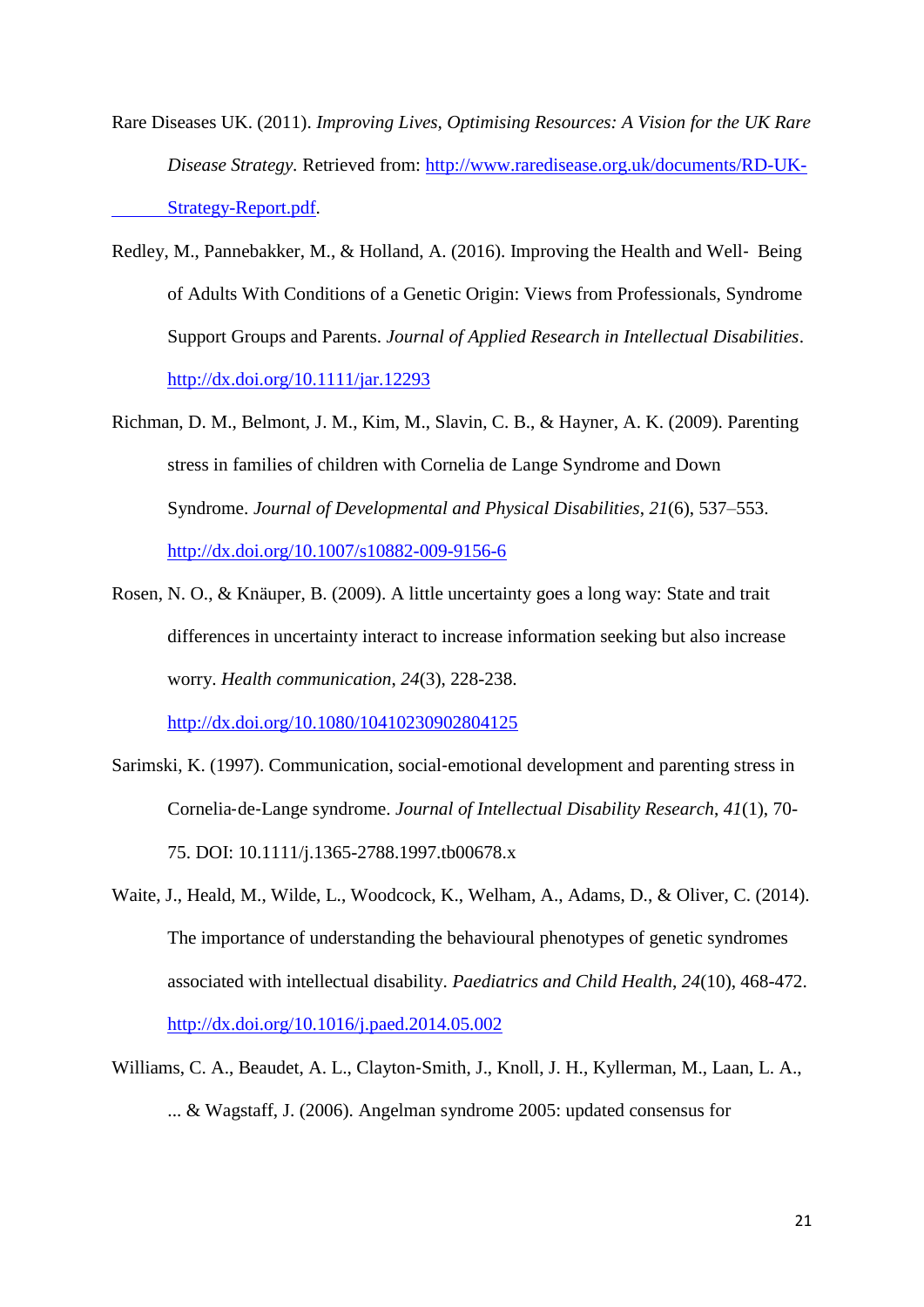diagnostic criteria. *American Journal of Medical Genetics Part A*,*140*(5), 413-418. <http://dx.doi.org/10.1002/ajmg.a.31074>

Wulffaert, J., van Berckelaer-Onnes, I., Kroonenberg, P., Scholte, E., Bhuiyan, Z., & Hennekam, R. (2009). Simultaneous analysis of the behavioural phenotype, physical factors, and parenting stress in people with Cornelia de Lange syndrome. *Journal of Intellectual Disability Research*, *53*(7), 604–619. [http://dx.doi.org/10.1111/j.1365-](http://dx.doi.org/10.1111/j.1365-2788.2009.01185.x)

#### [2788.2009.01185.x](http://dx.doi.org/10.1111/j.1365-2788.2009.01185.x)

Wulffaert, J., Scholte, E. M., & Van Berckelaer-Onnes, I. A. (2010). Maternal parenting stress in families with a child with Angelman syndrome or Prader-Willi syndrome. *Journal of Intellectual & Developmental Disability*, *35*(3), 165–174. <http://dx.doi.org/10.3109/13668250.2010.499101>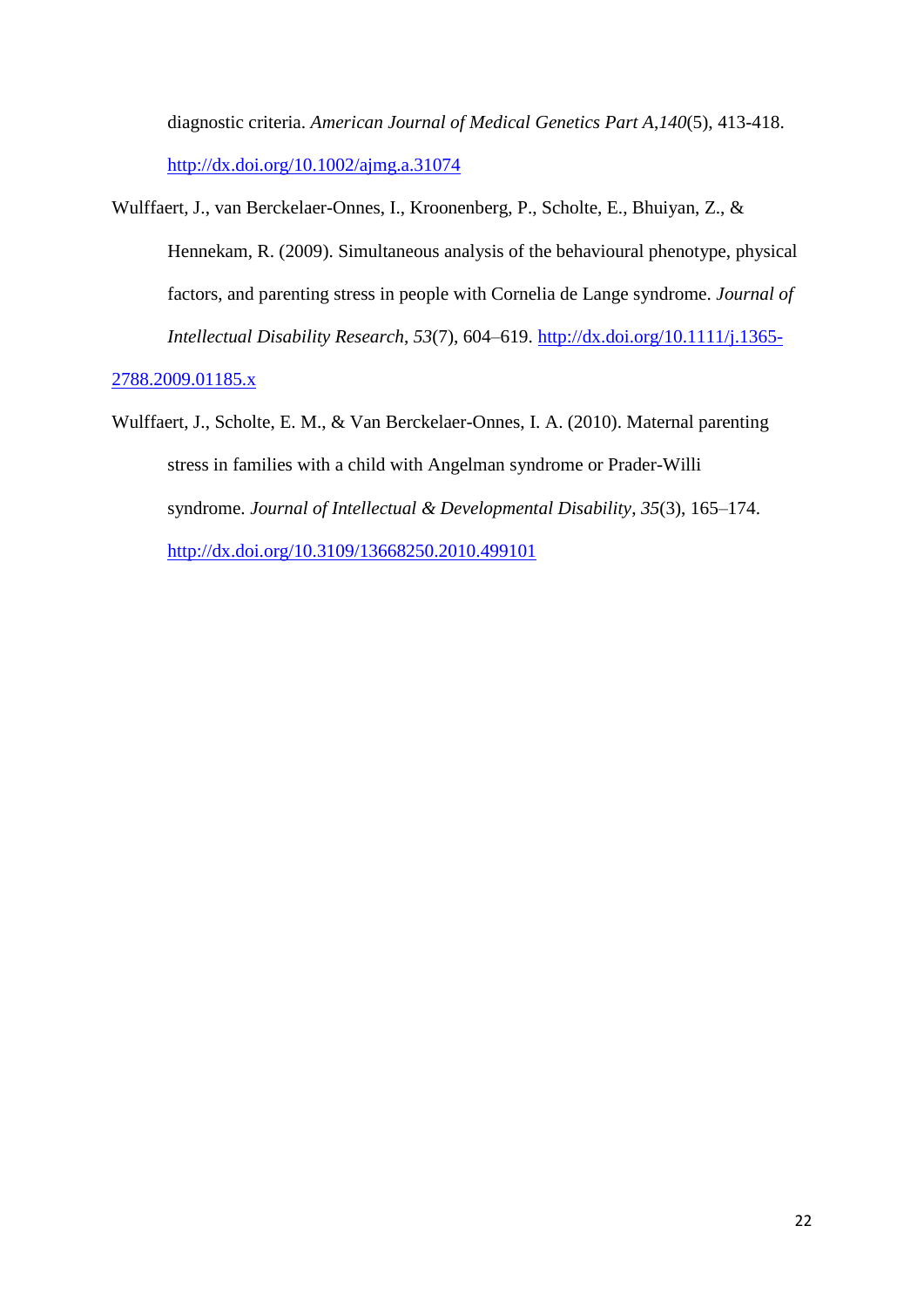### Table 1 *Demographic Information of Respondents.*

|                                                                                          | Syndromes     |                |              |  |
|------------------------------------------------------------------------------------------|---------------|----------------|--------------|--|
|                                                                                          | AS            | CdCS           | CdLS         |  |
| Total number of informants                                                               | 51            | 23             | 24           |  |
| % mothers                                                                                | 86.3          | 91.3           | 87.5         |  |
| % fathers                                                                                | 11.8          | 8.7            | 4.2          |  |
| % long-term carers<br>(non-specified)                                                    | 1.9           | $\overline{0}$ | 8.3          |  |
| Age of informant <sup>1</sup>                                                            | 45.61 (9.36)  | 49.70 (12.24)  | 54.54 (7.79) |  |
|                                                                                          | $30.0 - 65.0$ | 34.0-73.0      | 44.0-70.0    |  |
| Age of person with genetic                                                               | 13.86 (10.22) | 19.98 (11.93)  | 24.33(9.85)  |  |
| syndrome <sup>1</sup>                                                                    | $1.0 - 44.0$  | $1.5 - 44.0$   | $7.0 - 46.0$ |  |
| Percentage of individuals<br>with genetic syndromes who<br>were over 18                  | 27.5          | 56.5           | 79.2         |  |
| Percentage of those<br>individuals who live at home<br>$\frac{1}{1}$ Magn (SD) and range | 90.2          | 69.6           | 70.8         |  |

*<sup>1</sup> Mean (SD) and range.*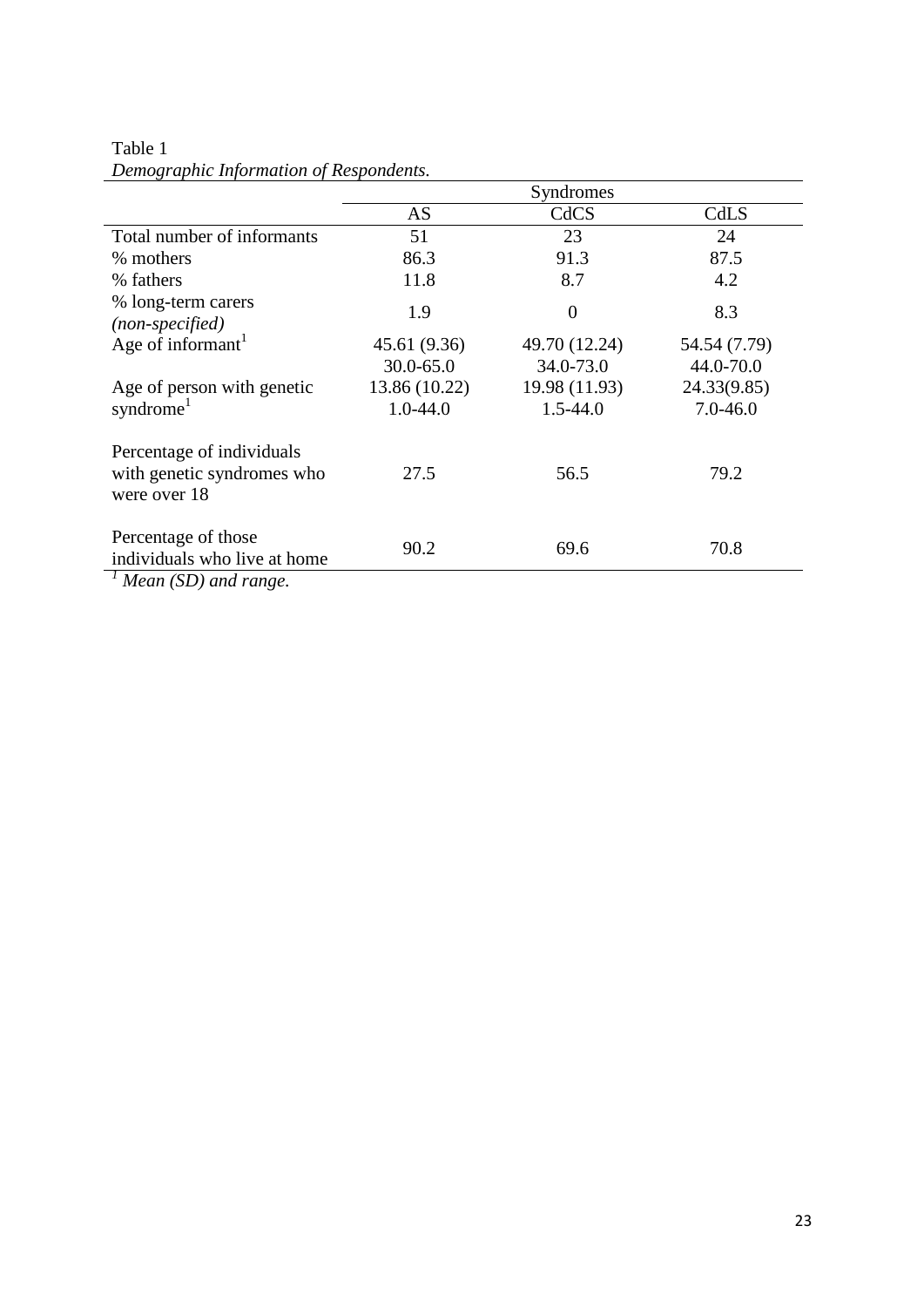| Syndrome group                            |                  |                |                |                |                            |                                   |
|-------------------------------------------|------------------|----------------|----------------|----------------|----------------------------|-----------------------------------|
| Topics of information                     | <b>AS</b>        | CdCS           | CdLS           |                |                            | Pairwise                          |
|                                           | $(N =$           | $(N =$         | $(N =$         | $X^2$          | $\overline{p}$             | analyses $2$                      |
|                                           | 51)              | 23)            | 24)            |                |                            |                                   |
| Aggression                                | 15.7             | 13             | 12.5           | $\overline{a}$ | $\mathbf{I}$               | ns                                |
| <b>ASD</b> characteristics                | $\overline{2}$   | 8.7            | 16.7           |                | $\mathbf{I}$               | CdLS > AS                         |
| Behavioural changes                       | 23.5             | 39.1           | 58.3           | 8.76           | .013                       | CdLS > AS                         |
| with age                                  |                  |                |                |                |                            |                                   |
| Challenging behaviour:<br>General         | 13.7             | 17.4           | 20.8           |                | $\_^1$                     | ns                                |
| Communication                             | 41.2             | 21.7           | 12.5           | 7.33           | .026                       | AS > CdLS                         |
| Daily living skills                       | 17.7             | 39.1           | 8.3            |                | $\mathbf{I}$               | CdCS > CdLS                       |
| Destructive/disruptive                    | 9.8              | 4.3            | $\overline{0}$ |                | $\mathbf{I}$               |                                   |
| behaviour                                 |                  |                |                |                |                            | ns                                |
| Diagnosis procedure                       | $\overline{0}$   | $\overline{0}$ | $\overline{0}$ |                |                            |                                   |
| Eating/feeding                            | 9.8              | 17.4           | 8.3            |                | $\_^1$                     | ns                                |
| Genetic mechanism                         | 5.9              | 4.3            | 4.2            |                | $\mathbf{1}$               | ns                                |
| Health                                    | 58.8             | 43.5           | 50             | 1.62           | .445                       | ns                                |
| Intellectual/cognitive<br>characteristics | 3.9              | $\overline{0}$ | 8.3            |                | $\mathbf{I}$               | ns                                |
| Mood and interest                         | 3.9              | 8.7            | 4.2            |                | $\mathbf{I}$               | ns                                |
| Overactivity/impulsivity                  | $\boldsymbol{0}$ | 4.3            | $\overline{0}$ |                | $\overline{\phantom{0}}^1$ | ns                                |
| Physical characteristics                  | $\overline{0}$   | 4.3            | $\overline{0}$ |                | $\_^{\rm 1}$               | ns                                |
| Repetitive behaviour                      | 3.9              | $\overline{0}$ | $\overline{0}$ |                | $\mathbf{I}$               | ns                                |
| Self-injury                               | 7.8              | 34.8           | 25             |                | $\_^1$                     | <b>CdCS &amp; CdLS</b><br>$>AS^3$ |
| Sensory issues                            | 11.8             | $\overline{0}$ | 8.3            |                | $\mathbf{I}$               | ns                                |
| Sleep                                     | 25.5             | 4.3            | 16.7           |                | $\mathbf{I}$               | AS > CdCS                         |
| Social behaviour                          | $\overline{0}$   | 4.3            | 8.3            |                | $\mathbf{I}$               | ns                                |
| Other                                     | 9.8              | 8.6            | 8.3            |                | $\mathbf{I}$               | ns                                |

Table 2 *Percentage of Respondents Selecting Topics and Statistical Analysis of Differences Between the Syndromes.*

<sup>1</sup> Pairwise Fisher's exact tests conducted due to fewer than 5 data points in a group ² *p < .05*

 $3 p < .01$ 

*Note.* A breakdown of percentages for all 32 topics included in the original checklist is available as supplementary online material at [insert link]